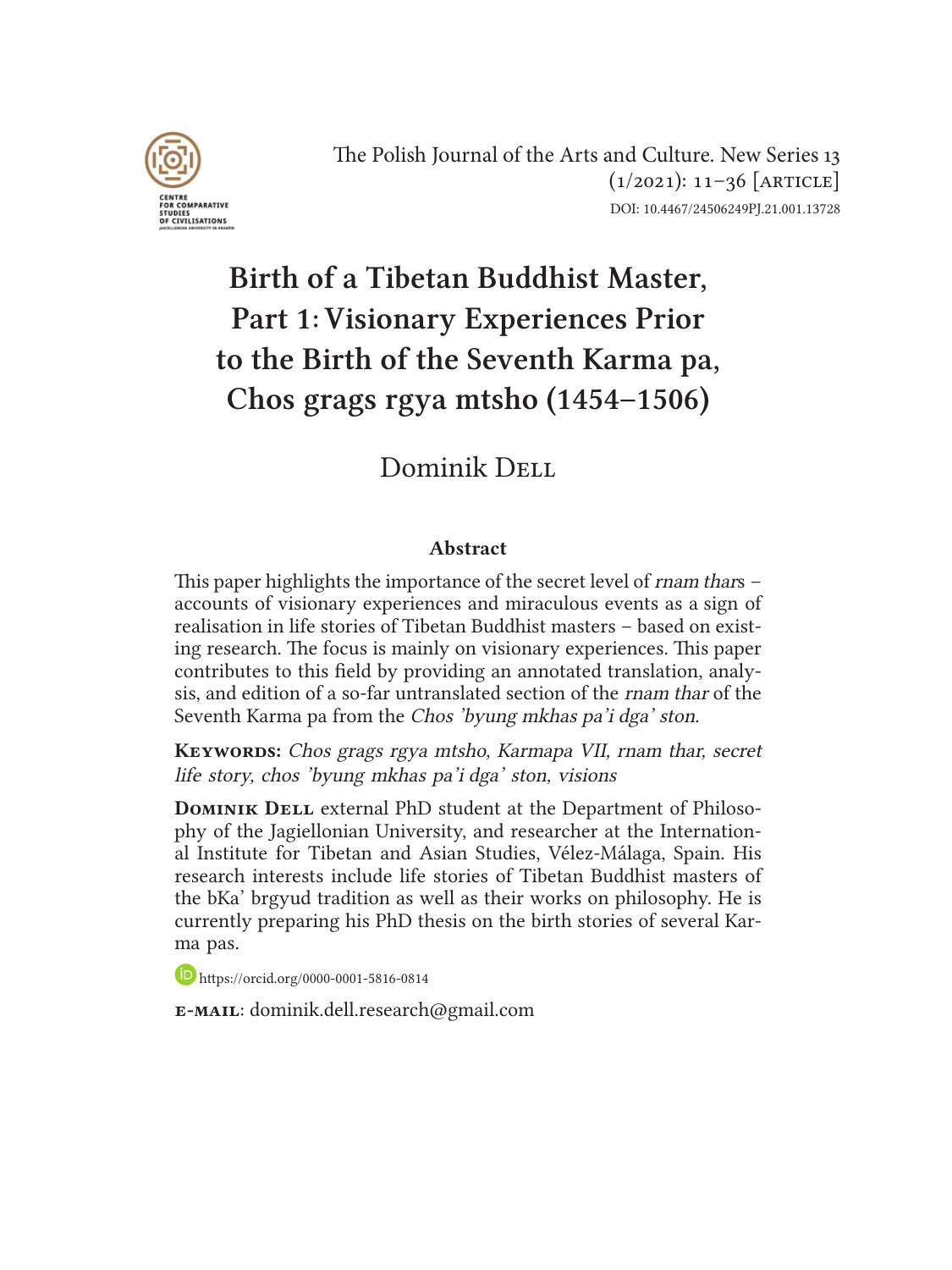## 1. Introduction

One of the most popular genres of Tibetan literature is the genre of rnam thar. 1 This is short for rnam par thar pa meaning "complete liberation" or in this context rather "[story of a person's] complete liberation." There is quite a variety of English renderings of this term, all stressing different aspects of it.2 A certain translation of the term might fit well for a certain example of a rnam thar at hand, but might fit less well for other examples of rnam thars depending on their content.3

If one looks up the Tibetan definition of this term in the Bod rgya tshig mdzod chen mo (Yísūn 1985, "rnam thar"), the first entry reads: skyes bu dam pa'i mdzad spyod lo rgyus kyi gzhung ngam/ rtogs pa brjod pa'i bstan bcos. This can be translated as: "a scripture [that provides] an account of the activities of a holy being or a treatise of [its] realisation story." The second entry states: rnam grol. This is short for rnam par grol ba, the definition of which is: sgrib pa gnyis las rnam par grol ba'o (Yísūn 1985, "rnam par grol ba"). This can be translated as: "complete liberation from the two obscurations." The two obscurations are the "afflictional obscurations" (Tib. nyon mongs pa'i sgrib pa, Skt. klesavaranam) and the "cognitional obscurations" (Tib. shes bya'i sgrib pa, Skt. jñeyavaranam). The former are the afflictions experienced by sentient beings within the cyclic existence, while the latter are the subtle obscurations that prevent the omniscience of a buddha and are experienced by all beings that have not yet reached the level of a buddha.<sup>4</sup>

What do we learn from these definitions? The first entry suggests that there are two levels of a rnam thar, the first being a mere account of what an excellent being (Tib. skyes bu dam pa) or holy person, i.e., some kind of Buddhist master, actually did during his lifetime. This corresponds very

<sup>&</sup>lt;sup>1</sup> I would like to thank Artur Przybysławski, who encouraged me to write this paper and who kindly provided some feedback on an earlier version.

<sup>&</sup>lt;sup>2</sup> For instance "biography," "spiritual biography," "sacred biography," "life story," "liberation story," "spiritual story," "life example," "hagiography," "(hagiographic) life writing" and some more. For enumerations and discussions of different English renderings, see also Roesler 2014, 117, as well as Rheingans 2014, 69f., and Rheingans 2010, 252f.<br>Roesler 2014, 117f. describes a variety of possible content of *rnam thars* in her article such as

Tibetan operas, novels and religious instructions. Also Rheingans, 2014, 60 enumerates different kinds of content. According to him "[hagiographies range] from informative life accounts to tantric instructions, eulogies, and even works containing empowerment rituals." On the same matter, see also Rheingans 2010, 252.<br><sup>4</sup> Duff 2009, "*sgrib pa gnyis*." For a similar classical argumentation, see also Jamgön Kongtrul

Lodrö Thayé 2003, 3.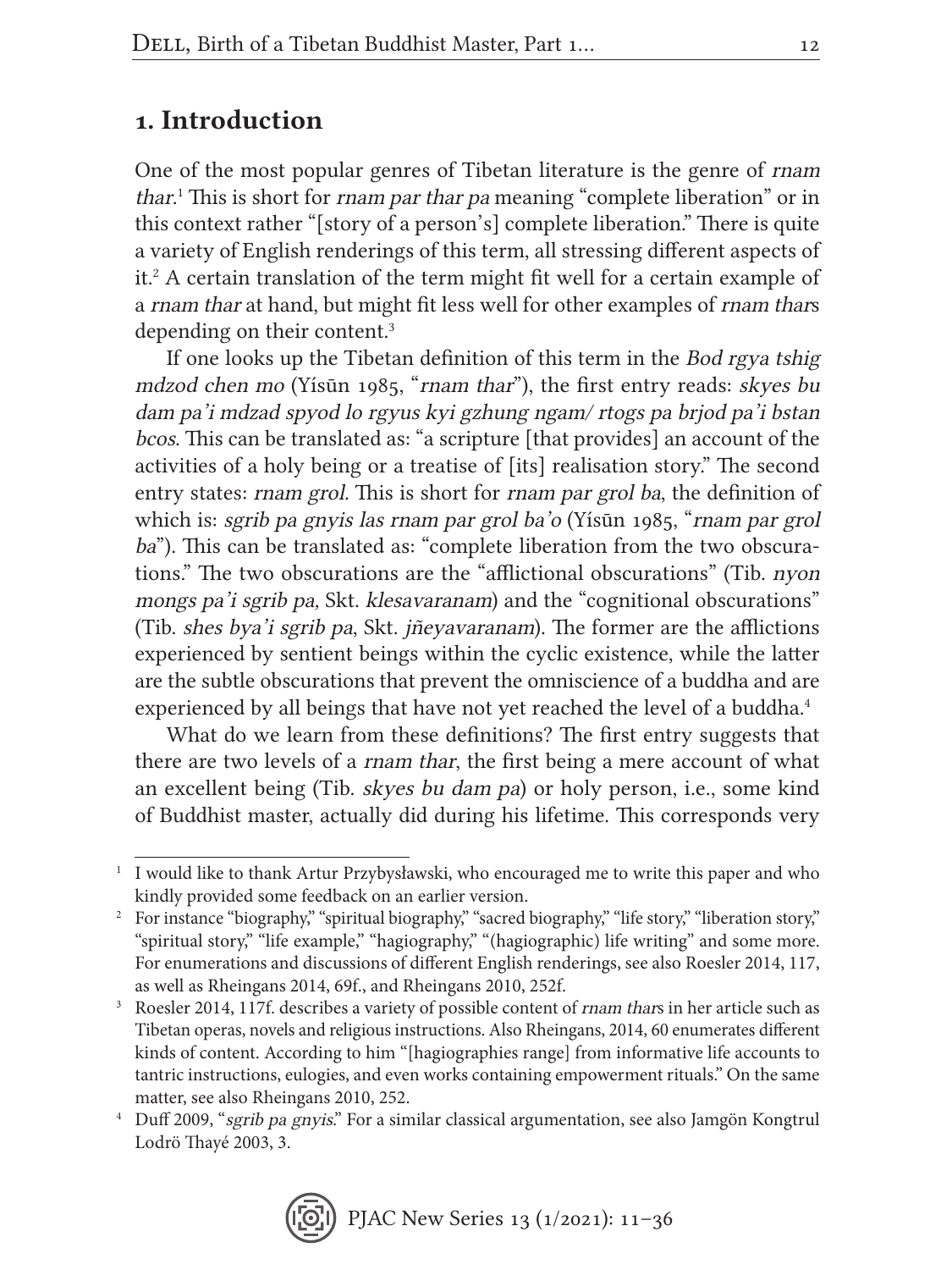much to our usual understanding of the notion "biography" apart from the fact that it is limited to a certain group of protagonists – the skyes bu dam pa. Considering this the notion "hagiography" might fit quite well. In the Oxford dictionary it is defined as "the writing of the lives of saints."5 Of course, "saint" is originally meant in the Christian context, but if we consider the skyes bu dam pa as the equivalent to a saint, then this term from our Western cultural context covers the meaning appropriately. The second level suggested by the rnam thar definition goes beyond a mere account of someone's deeds – it is the description of the realisation (Tib. rtogs pa) of a skyes bu dam pa, i.e., it focuses on the spiritual development of a person, who has reached a level that he or she can serve as an example for others. This level, which is to be reached, is "complete liberation" (Tib. rnam thar), which gives the name to this genre. The second entry (Tib. *rnam grol*) then specifies further what this complete liberation means – "complete liberation from the two obscurations."

These definitions clarify that the functions of this genre go beyond mere provision of historical or biographical facts about a person. Thus, it evidently exceeds the Western concept of biography. However, it also transcends the Western or Christian concept of hagiography, to which the concept of "complete liberation" is foreign.<sup>6</sup> The genre of rnam thar has been classified in various ways. The most prominent and classical divisions are probably the outer, inner, and secret levels.<sup>7</sup> Secret life stories (Tib. *gsang ba'i rnam thar*) contain mystic events experienced by the protagonist, such as miraculous dreams, visionary experiences, and supernatural phenomena – all of them representing realisation of the nature of mind. The section of the Seventh Karma pa's life story, which is to be translated and analysed in this paper, contains visions, visionary dreams and prophecies and hence belongs to the third division, the secret level. Therefore, I would like to investigate the function of rnam thars especially with respect to this third level and especially to what we might call visionary experiences.

<sup>5</sup> Oxford Dictionaries, "Hagiography" (Accessed: 15.01.2020).

<sup>&</sup>lt;sup>6</sup> Of course, depending on one's focus, it can make sense to consider *rnam thars* as hagiographies, especially from the point of view of comparative religious studies. For instance, Robinson (1996, 65) mentions characteristics of the transmission of hagiography over time, where he refers to the Catholic scholar Delehaye (1962), who has identified such based on the accounts of the lives of Christian saints. These characteristics also apply to the Tibetan rnam thars.

<sup>7</sup> Vostrikov 1994, 186f. This classification is ascribed to sDe srid Sangs rgyas rgya mtsho (1653– 1705). For a brief and accessible explanation of the three levels, see also Choegyal Gyamtso Tulku 2000, 21–22.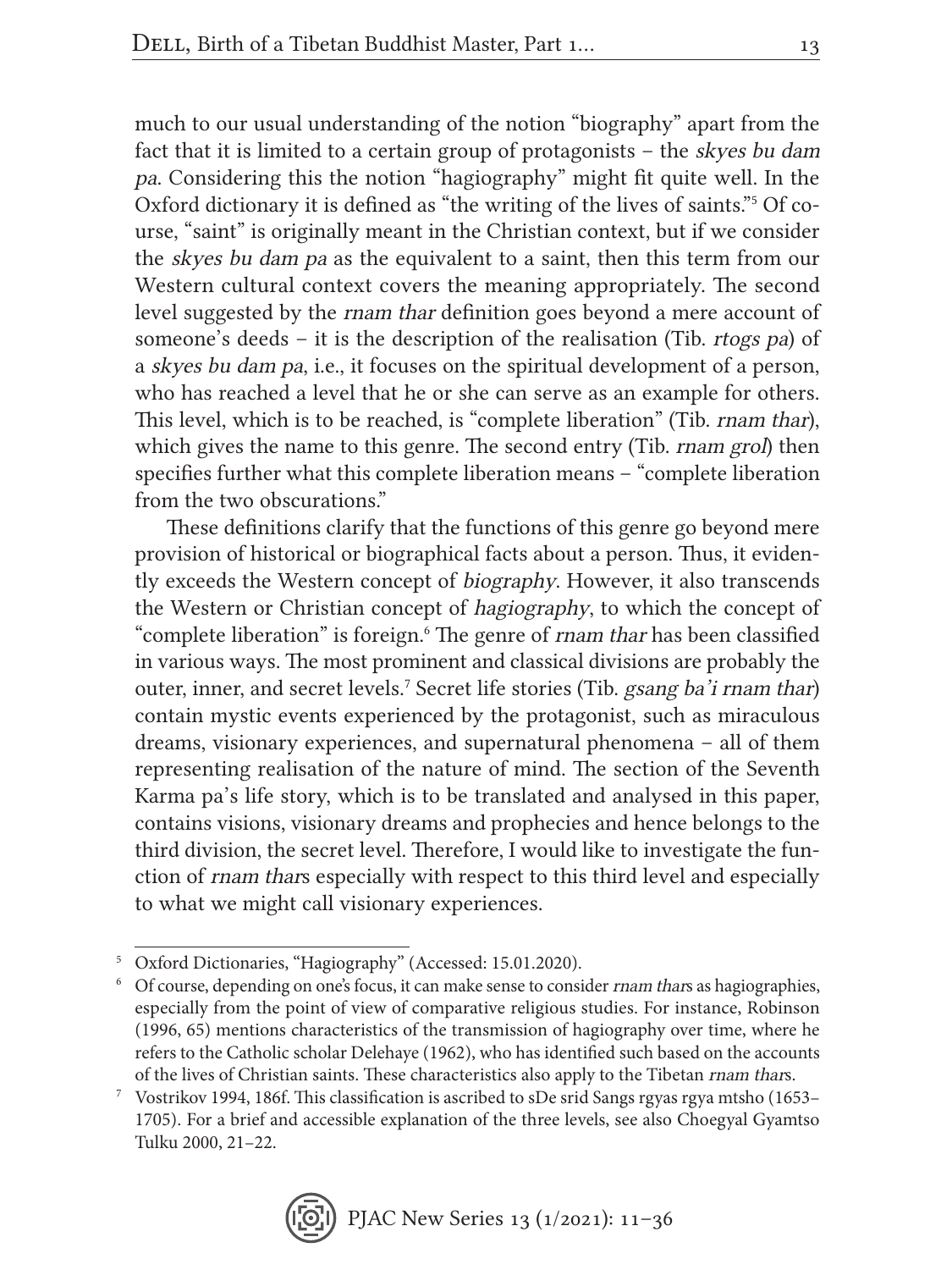Willis (1995, 5) considers a *rnam thar* as "a piece of tantric literature [that presents] the significant experiences of a tantric adept in his or her quest for enlightenment." Thus, the main function is "the imparting of esoteric and exoteric practice descriptions and instructions."8 She regards the third level – the secret life story – as a key element to this and proposes to view it "as providing inspiration and encouragement." (Willis 1995, 5). Willis quotes a Buddhist master asked about the benefit of reading rnam thars and its function. The latter holds that they are most "useful and interesting when associated with one's own practice" (Willis 1995, 16). She explains that before the introduction of a new teaching or a set of initiations, lamas usually narrate rnam thars of masters that practised the method successfully. She concludes that "[the] recitation of namtar sets the stage for practice by giving authority and credence to the lineage of teachings, by prefiguring the conditions conducive to practice, and by subtly sowing the seeds for similar liberation" (Willis 1995, 16).

In order to truly inspire, the protagonist of a rnam thar must not be too different from ourselves. The given example must be replicable. The identification with the hero of a rnam thar is very much related to the role and importance of the lama in Tibetan Buddhism and to the concepts of guru devotion and guru yoga.<sup>9</sup> If one views secret life stories as tantric texts, this means that the descriptions in them are not necessarily to be taken literally. They are full of symbolism and "ordinary language is called upon to function in an extraordinary way to suggest the richness, the taste, of a reality that is ultimately ineffable" (Willis 1995, 20).

This last quote might also be applied to the occurrence of visions in *rnam* thars. In Tibetan, visions are referred to by the terms gzigs, gzigs snang or zhal gzigs. Another term that is frequently used is dag snang—"pure vision" (Gyatso 1981, 65; Verhufen 1992, 49). According to tradition there are three types of visions: visions in reality (Tib. dgnos), meditation (Tib. nyams) and dream (Tib. rmi lam) (Gyatso 1981, 72; Verhufen 1992, 50). The origin of visionary experiences in Tibetan accounts can be found in Indian Buddhism of the first century CE. The sutras and other Buddhist scriptures of that

<sup>9</sup> For further elaborations on the role of the lama and the devotion to him see Willis 1995, 16–18. For the relationship between teacher and disciple in Tibetan Buddhism, see also Verhufen 1992, 43ff.



<sup>8</sup> Willis 1995, 5. See also Willis 1985, 308, where she claims exactly this to be a major difference between rnam thar and Western hagiography. According to her rnam thar "do more than just inspire and edify, they instruct as well, setting forth, albeit in veiled language, detailed descriptions of practice and instructions for future practitioners of the Path."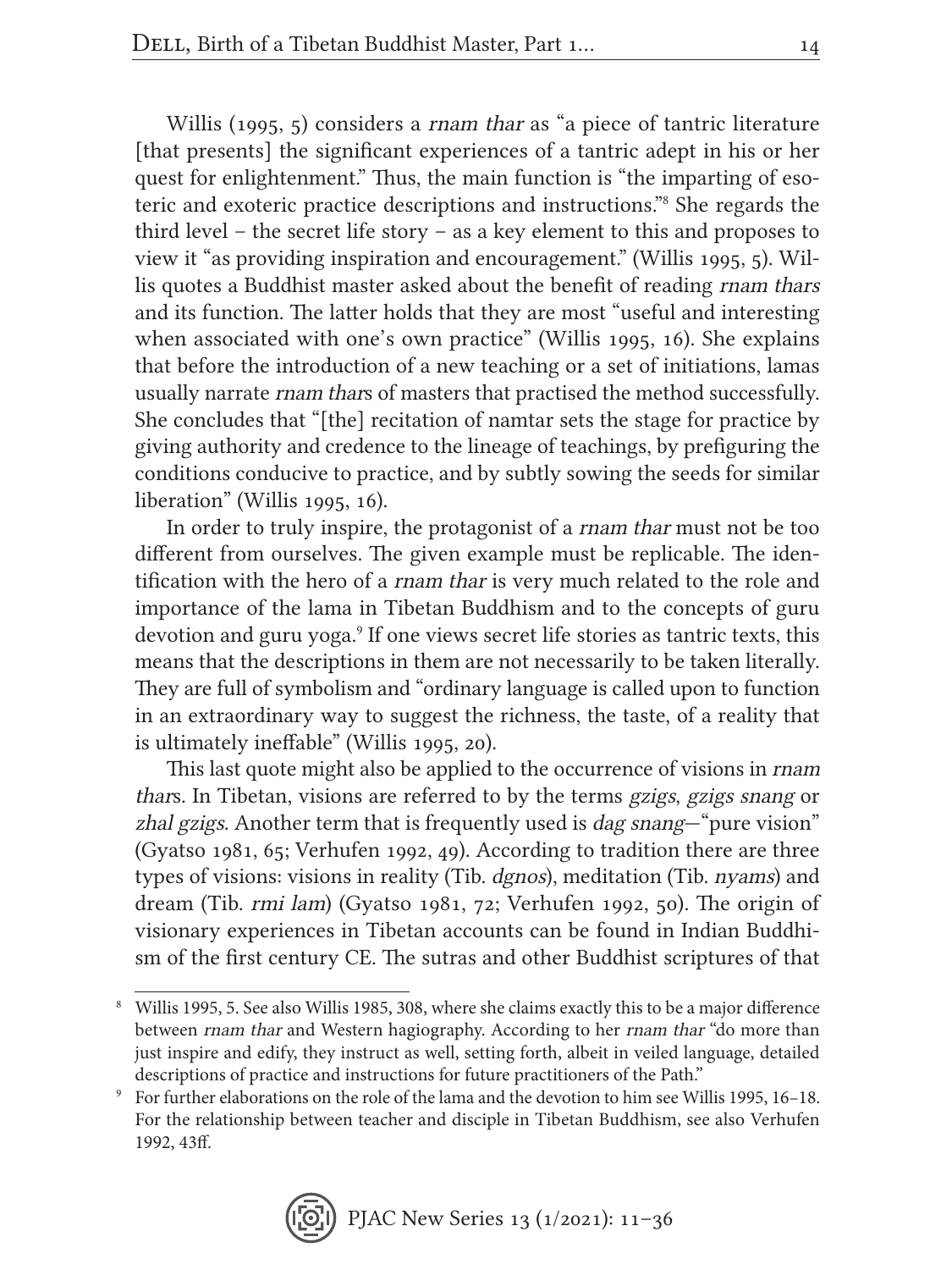time contain many examples of spontaneous visions where the buddhas and bodhisattvas are in direct personal communication with the adept (Gyatso 1981, 66). These visionary experiences were then systematised by creating sādhanas, practices where the practitioner visualises that he has become a buddha or that a buddha is in front or above him and through that he has attained the realisation of enlightenment. In this way, sādhanas can be seen as an attempt to cause or control visionary experiences. However, the difference between active visualisations and passive visionary experience should be noted (Gyatso 1981, 67). According to Tibetan understanding, the visionary experiences described in rnam thars are a continuation of the Indian tradition. For them it is natural that an advanced practitioner meets with enlightened beings (Gyatso 1981, 67–68). Ray argues in the same direction. According to him those visions are not mystic in our Western sense, but actually quite ordinary. He describes them as "the overtones of ordinary experience that are usually hidden from the eye" (Ray 1980, 4). The key to understand this is to acknowledge that "it is consistent with the general Buddhist view that there is no other reality than that which presents itself immediately to experience" (Ray 1980, 4). This even applies to the vision of buddhas and pure realms. The path to come to such experiences is several levels of preparation and meditation training.10 From these considerations it clearly follows that, if a vision is described in a rnam thar, this is a claim on the attainment of the one who experiences it.

Gyatso even presents a Tibetan system of seven types of authentic transmission where "pure vision" (Tib. dag snang) is one of them<sup>11</sup>, i.e., visions are an accepted means of obtaining new teachings, instructions, and methods directly from a buddha or bodhisattva. Verhufen (1992, 51) notes that the bKa' brgyud tradition always emphasised the importance of visions already starting with Marpa and Milarepa.12 This also applies to the life stories of the Karma pas. Ray even holds that "[one] could well say that to tell the story of the significant events in the life of a Karmapa is to recount those visions, with the understanding they embody and the activity they produce. In fact, it is those visions that form the main subject matter of these biographies" (Ray 1980, 3).

<sup>&</sup>lt;sup>10</sup> Ray (1980, 3-9) provides extensive explanations on the different levels of training and how this is all related.

 $11$  The others are the commonly known 'spoken transmission' (bka' ma), four kinds of 'discovered treasures' (gter ma), and the whispered transmission (snyan brgyud). For more information about the different kinds of authentic transmission, see Gyatso 1981, 64–65.

 $12$  For an example of Milarepa, see Evans-Wentz 1969, 217–18. For Marpa's famous visionary dream of Saraha, see Tsang Nyön Heruka 1982, 42–48.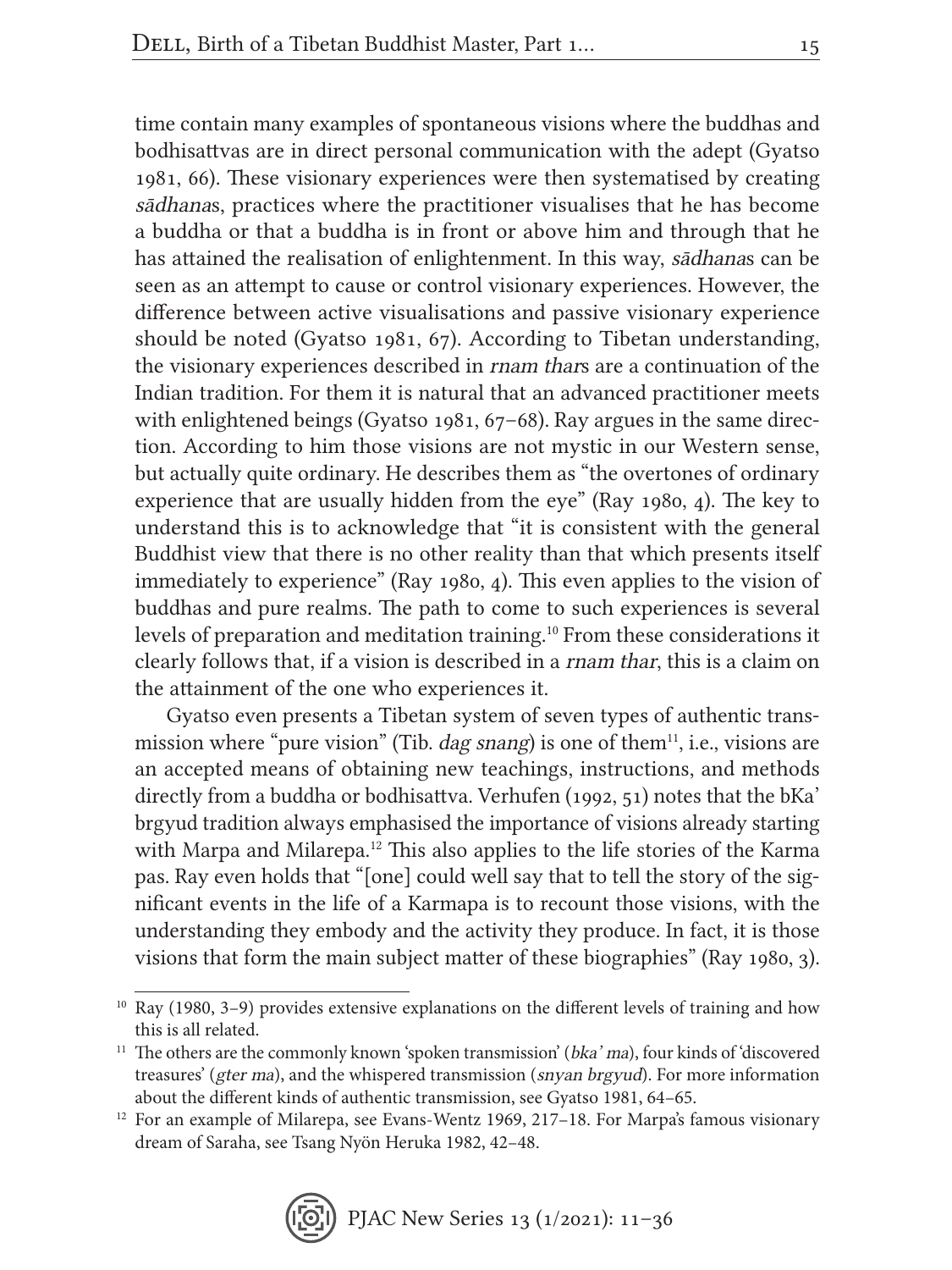Summing up, visionary experiences in the life story of a Buddhist master demonstrate his or her attainments. They are considered as natural result of meditational training showing a layer of reality that is invisible to the untrained. They serve as a means of inspiration to the audience of rnam thars, the practitioner who aspires after the given example. Here the concept of guru devotion and the identification with the teacher – one of the characteristic features of Tibetan Buddhism – plays an eminent role.

## 2. Translation

### 2.1. Introduction to the translation

The Seventh Karma pa's life story in the mKhas pa'i dga' ston starts with his bar do'i rnam thar – his account of the intermediate state between his sixth and seventh incarnation.13 The section to be translated here starts right after the bar do'i rnam thar and mainly contains prophesies, visions, dreams and miraculous events that happened prior to the birth of the Seventh Karma pa. For easier reference, I inserted the page numbers of the three textual witnesses used for the edition into the translation – those from the original block print  $(A)$ ,<sup>14</sup> those from one of the book versions  $(B)$ <sup>15</sup> and those from Chandra's handwritten edition (C).16 For an overview of all texts used, see the introduction to the edition in the appendix. I divided the translation into three sections by inserting titles, which I refer to in the analysis section.<sup>17</sup>

The type of translation provided here is an annotated translation, i.e., it uses footnotes to explain terms and concepts that the general reader might be unfamiliar with. Furthermore, it provides references for personal and place names that appear in the text. In cases where the Tibetan text is unclear or ambiguous, choices of translation are also discussed. In this context, I would like to thank Āchārya Choying Tendar for explaining to me various terms and phrases in the Tibetan text, which at first sight seemed obscure to me.

<sup>&</sup>lt;sup>13</sup> For a translation and discussion of this section, see Dell 2020.

<sup>14</sup> dPa' bo gtsug lag 'phreng ba 1980, vol. 2, 186–88.

<sup>15</sup> dPa' bo gtsug lag 'phreng ba 1986, vol. 2, 1033–35.

<sup>16</sup> dPa' bo gtsug lag 'phreng ba 1959–1965, vol. 2, 538–39.

<sup>&</sup>lt;sup>17</sup> In the footnotes of the following annotated translation, as well as in the bibliography, I will often refer to the Buddhist Digital Resource Center (BDRC), https://www.tbrc.org/ (Accessed: 05.01.2020), by using the acronym BDRC followed by an alphanumerical code by which the person, location or work can be found in the BDRC database.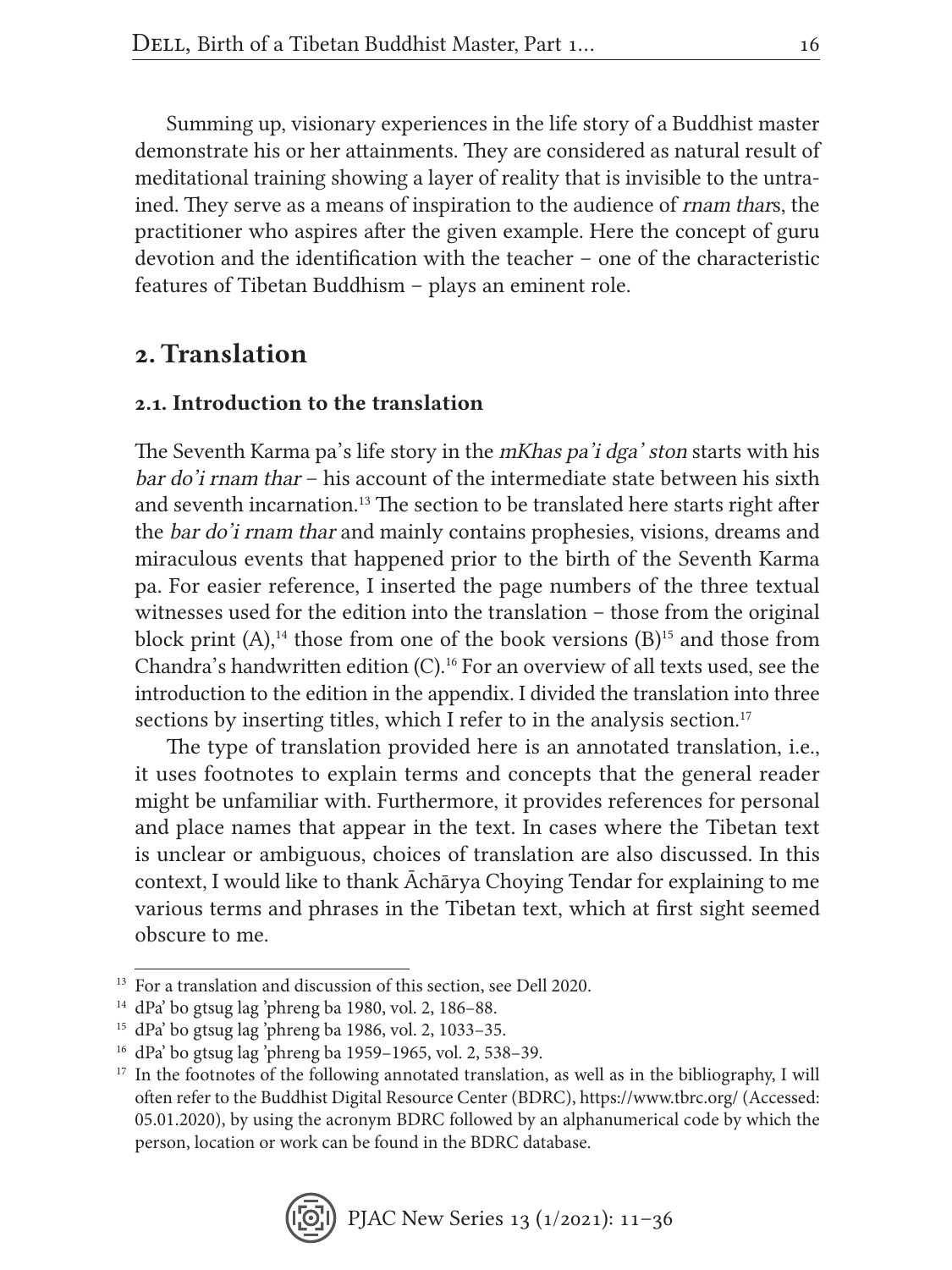A few words on the conventions applied: in case of some technical terms and names of buddhas for which there is a Sanskrit equivalent, I tend to use the Sanskrit term or name, rather than the original Tibetan or an English rendering, but in any case those are annotated. Sanskrit terms that are found in an English dictionary are written without diacritics. Parts of the translated sentences that are not directly found in the Tibetan, but that had to be supplemented, are written in square brackets.

### 2.2. Annotated translation

#### 2.2.1. [Prophesies and dreams prior to the Karma pa's birth]

Also<sup>18</sup> the great 'Jam dbyangs [from] mTshur phu<sup>19</sup> said at a certain time in the seventh month of the bird year (1453) to the many [monks sitting in] rows [having] tea:<sup>20</sup> "According to my dream now someone called dPal grup became the father of the tulku."

Likewise Kun mkhyen ban sgar ba $^{21}$  prophesied that the tulku would appear straight in the Eastern direction [seen] from mTshur phu.<sup>22</sup>

 $[B, p.1034]$  At that place, [where he] was going to take birth, there [were] fragrances of fine smells [and] rains of flowers. Since to all laymen and monks there appeared many extraordinary dreams, [they] talked about what kind of thing this was.

 $22$  mTshur phu dgon is the "chief monastery of the KaM tshang bka' brgyud pa in Central Tibet located to the north of lHasa" and the seat of the Karma pas (BDRC, G33).



<sup>&</sup>lt;sup>18</sup> The bar do'i rnam thar that precedes this section ends with the following sentence: "In the North Amoghasiddhi said: 'You will be born into the world from the father, Grags pa dPal grub, and the mother, lHa mo skyid'" (Dell 2020, 51). Thus, it predicts the names of the parents. Here another reference is given to the name of his father. That's why this sections starts with "also."

<sup>19</sup> Probably, mTshur phu 'Jam dbyangs chen po Don grub 'od zer, also known as Go shri' don grub 'od zer, see: BDRC, P1417. He was the abbot of mTshur phu monastery until 1449. For more information, see Schuh, 2010 (Accessed: 06.02.2020).

<sup>&</sup>lt;sup>20</sup> Tib. *ja gral ba mang du yod pa zhig*. According to  $\bar{A}$ chārya Choying Tendar (oral communication in July 2015), monks tend to sit in rows while doing pūjas and very often they have tea at the same time. This term might refer to such a situation. However, he claims that part of the sentence is within the dream that is described here, but also admits that it is not clearly related to what follows. I do not agree with him. I think the term refers to the persons that are addressed by mTshur phu 'Jam dbyangs talking about his dream.

<sup>21</sup> BDRC, P467 (Ban sgar ba 'Jam dpal bzang po). He was a close disciple of the Sixth Karma pa and a teacher of the Seventh Karma pa.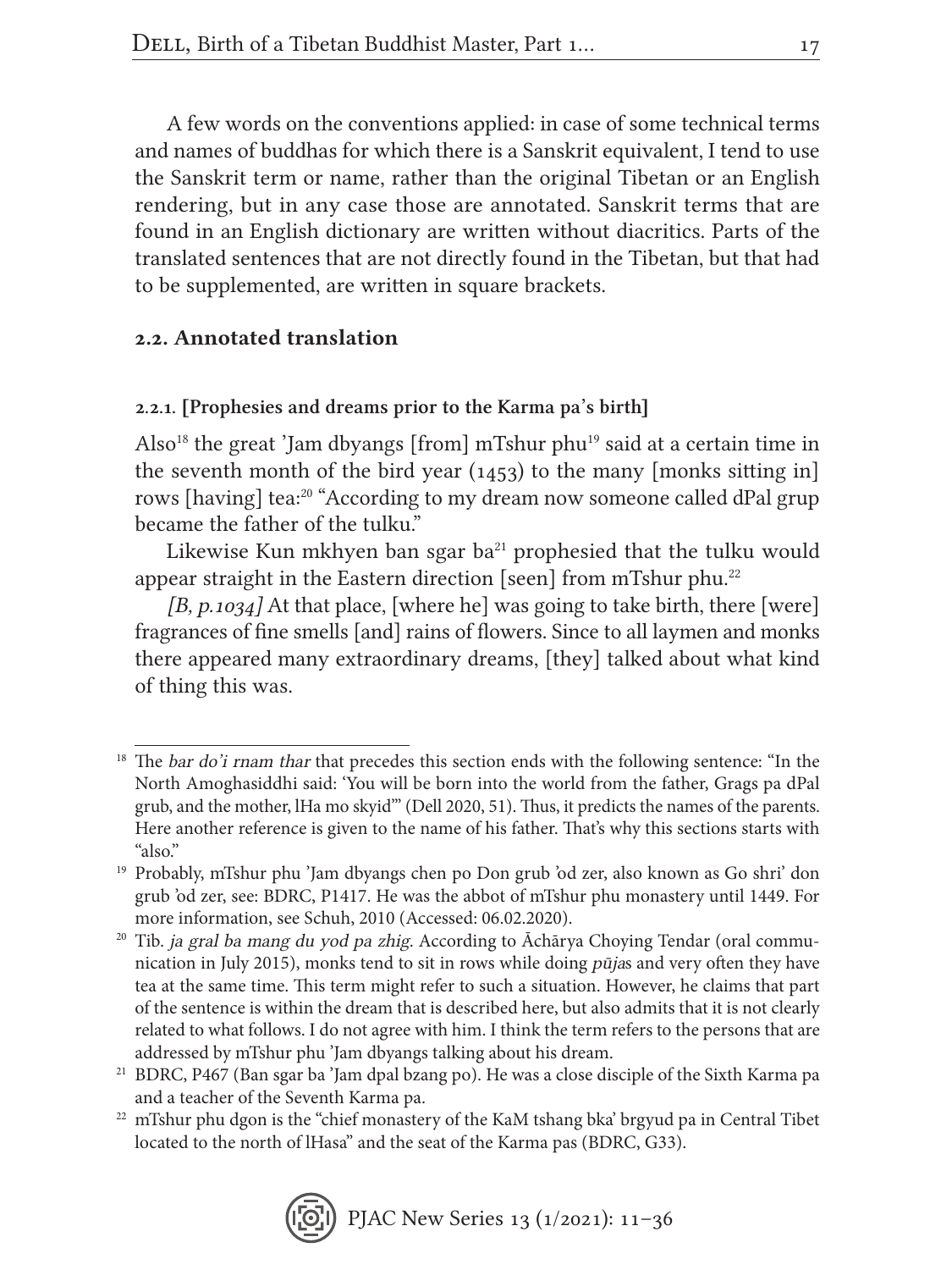#### 2.2.2. [Circumstances of the conception and wondrous events and visions connected to the tulku in the womb]

Accordingly, [the Karma  $pa^{23}$ ] knew that the time to tame [his future students had come] and  $[he]$  looked<sup>24</sup> at the parents and the place  $[of birth]$ that had been prophesied previously. At the beginning both [the Karma pa's] father, the siddha of the tantric practice,<sup>25</sup> Grags pa dPal grub and [his] mother, the natural yogini,<sup>26</sup> Jo da bza' lHa mo skyid, lived in [a place] called O rgyan ri khrod<sup>27</sup> as powerful hidden yogins.<sup>28</sup> [They] set all beings on [the level of] Vairocana<sup>29</sup> through the activity of the six doors<sup>30</sup> in accordance with the Yogatantra<sup>31</sup> and out of the five types of supreme enlightened wisdom<sup>32</sup> of the Anuttarayogatantra<sup>33</sup> [they] visualised the mother's womb, the pure palace, as the essence of Vairocana, the principal

 $33$  Tib. rnal 'byor bla na med pa or rnal 'byor bla na med pa'i rgyud, "unsurpassed yogatantra," in the new tantra system, the fourth and highest of the four tantra sections (Duff 2009, rnal 'byor bla na med pa).



 $23$  The honorific verbs *mkhyen* and *gzigs* indicate that it is the Karma pa who "knows" and "looks" at" in this context.

<sup>&</sup>lt;sup>24</sup> This paragraph obviously takes up the previously recounted *bar do'i rnam thar* (Dell 2020, 48–51), i.e. the Karma pa "looks" from the bar do state. 25 Tib. snags spyod kyi grub thob.

 $26$  Tib. rang bzhin gyi rnal 'byor ma.

<sup>&</sup>lt;sup>27</sup> This is the name of a hermitage founded in 1499 by Grub thob bKra shis dpal (BDRC, G1958). The Seventh Karma pa was born in 1454, but this could still be the same place or area.

 $28$  Tib. sbas pa'i rnal 'byor, "hidden yogins." This probably means that outwardly they lived like normal people, but secretly they did their tantric practice.

<sup>&</sup>lt;sup>29</sup> Tib. *rnam snang* or long *rnam par snang mdzad*, name of the buddha at the head of the buddha family.

<sup>&</sup>lt;sup>30</sup> Tib. sgo drug, lit. "six doors." This probably refers to the six sense doors: eyes, ears, taste, touch, body and mind. It could also refer to the term *sdig pa'i sgo drug* – the six doors of negative actions – which are "six aspects to be contemplated during the practice of regretting one's negative actions." See: Rigpa Wiki contributors, "Six doors of negative action." For more information, see also Khenpo Ngawang Pelzang 2008, 228–29.

<sup>&</sup>lt;sup>31</sup> Tib. *rnal 'byor gyi rgyud*, the third of the six levels of tantra and the third of the three outer tantras in the old translation school (Duff 2009, rnal 'byor gyi rgyud).

 $32$  Tib. byang chub pa'i ye shes rnam pa lnga or just briefly ye shes lnga, "the five wisdoms," 1) me long ye shes, "mirror-like wisdom," 2) mnyam nyid ye shes, "equality wisdom," 3) sor rtog ye shes, "individually discriminating wisdom," 4) bya grub ye shes, "all-accomplishing wisdom," 5) chos dbyings ye shes, "dharmadhātu wisdom," (Duff 2009, byang chub pa'i ye shes rnam pa lnga). Those five wisdoms are connected to the five conqueror families, rgyal ba rigs lnga, explained in one of the subsequent footnotes.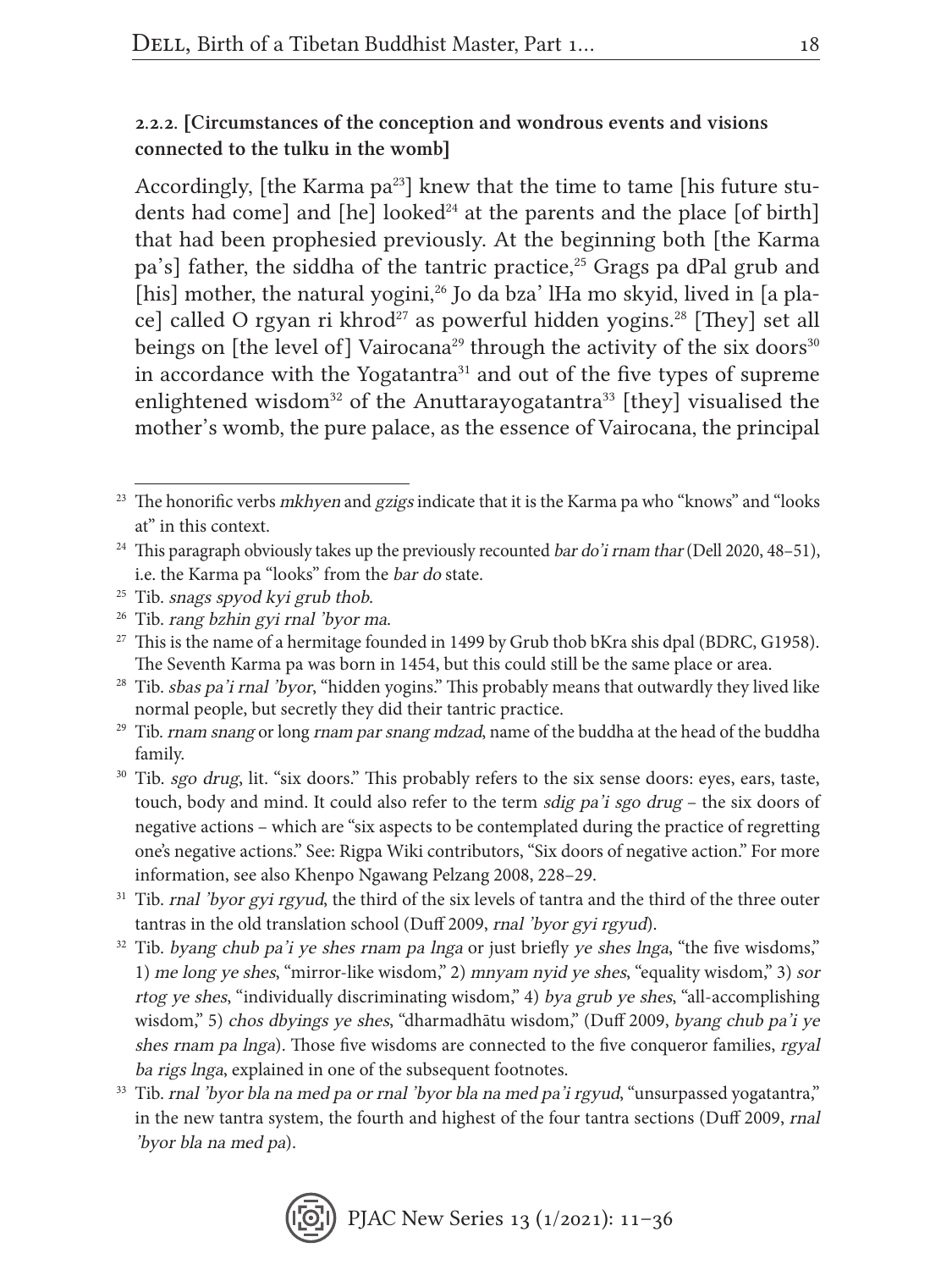figure of the physical manifestation of all [buddha] families.<sup>34</sup> The fortunate lord of the yogins<sup>35</sup> acted as [giving] as many ripening [empowerments] and liberating [instructions]<sup>36</sup> as there are atoms of Mount Meru,<sup>37</sup> but from the point of view of the virtues of those who see [only] "this side"38 – those with [only] a little bit of fortune – [the situation appeared as follows]: after entering the mother's womb, the mother's complexion, behaviour etc. appeared as even more noble than before [A, p. 187]. At that time the Earth at the mother's [location] shook slightly and [her] body was constantly surrounded by rainbows. The blissful warmth was blazing  $\lceil$  in her body<sup>39</sup> and she] retained the clear light $40$  without effort.

Also in [her] dreams [she] met again and again with the master mThong ba don ldan. It was said [in her dreams] that the self-arisen [image of] Brag lha

<sup>&</sup>lt;sup>40</sup> Tib. '*bar* 'od gsal. See Duff 2009, for a discussion of the term 'od gsal (ba). He claims that "clear light" is a misunderstood translation and it should rather be "illumination." To avoid such discussions one may choose the Sanskrit term. Nevertheless, I use the term "clear light" here, as it has become a common translation.



<sup>&</sup>lt;sup>34</sup> Tib. rigs or rgyal ba rigs lnga, "the five conqueror families," "the five families of the conquerors." Their names in Tibetan and Sanskrit are: 1) rnam par snang mdzad, Vairochana, 2) mi bskyod pa, Akṣhobya, 3) rin chen 'byung gnas, Ratnasaṃbhava, 4) snang ba mtha' yas, Amitābha, 5) don yod grub pa, Amoghasiddhi (Duff 2009, rgyal ba rigs lnga). All of those buddha names already appeared in the bar do'i rnam thar preceding this section (Dell 2020, 49–51).

<sup>&</sup>lt;sup>35</sup> This term probably refers to the father who blesses the form created in the mother's womb in the previous sentences during the process of conception. It could also refer to the father and the mother together.

<sup>&</sup>lt;sup>36</sup> Tib. *smin grol*, abbreviation of *smin byed kyi dbang*, "ripening empowerments," and grol byed kyi khrid, "liberating instructions," two necessary aspects of the secret mantra vehicle (Duff 2009, smin grol).

 $37$  Tib. *ri rab*, translation of the Skt. *meru*, "the name of the huge mountain which is at the centre of world systems of our type according to Buddhist cosmology" (Duff 2009, ri rab).

<sup>&</sup>lt;sup>38</sup> Tib. *tshu rol*, lit. "this side" as opposed to *pha rol*, "the other side," also used as an epithet for "cyclic" existence," samsāra (Duff 2009, tshu rol), however, from the context given here it rather refers just to ordinary people (in contrast to the Karmapa's parents), who cannot see how the parents were acting during the conception, but they just see some little outer changes of the mother.

<sup>&</sup>lt;sup>39</sup> Tib. bde drod 'bar. This is one of the so-called three blazings ('bar ba gsum) which are seen as "the manifestations of spiritual attainment: (1) blazing blissful warmth in the body (lus la bde drod 'bar ba); (2) blazing power of speech (ngag la nus pa 'bar ba); and (3) blazing of the realisation in the mind (sems la rtogs pa 'bar ba)" (Khenpo Tsewang Dongyal 2008, 311).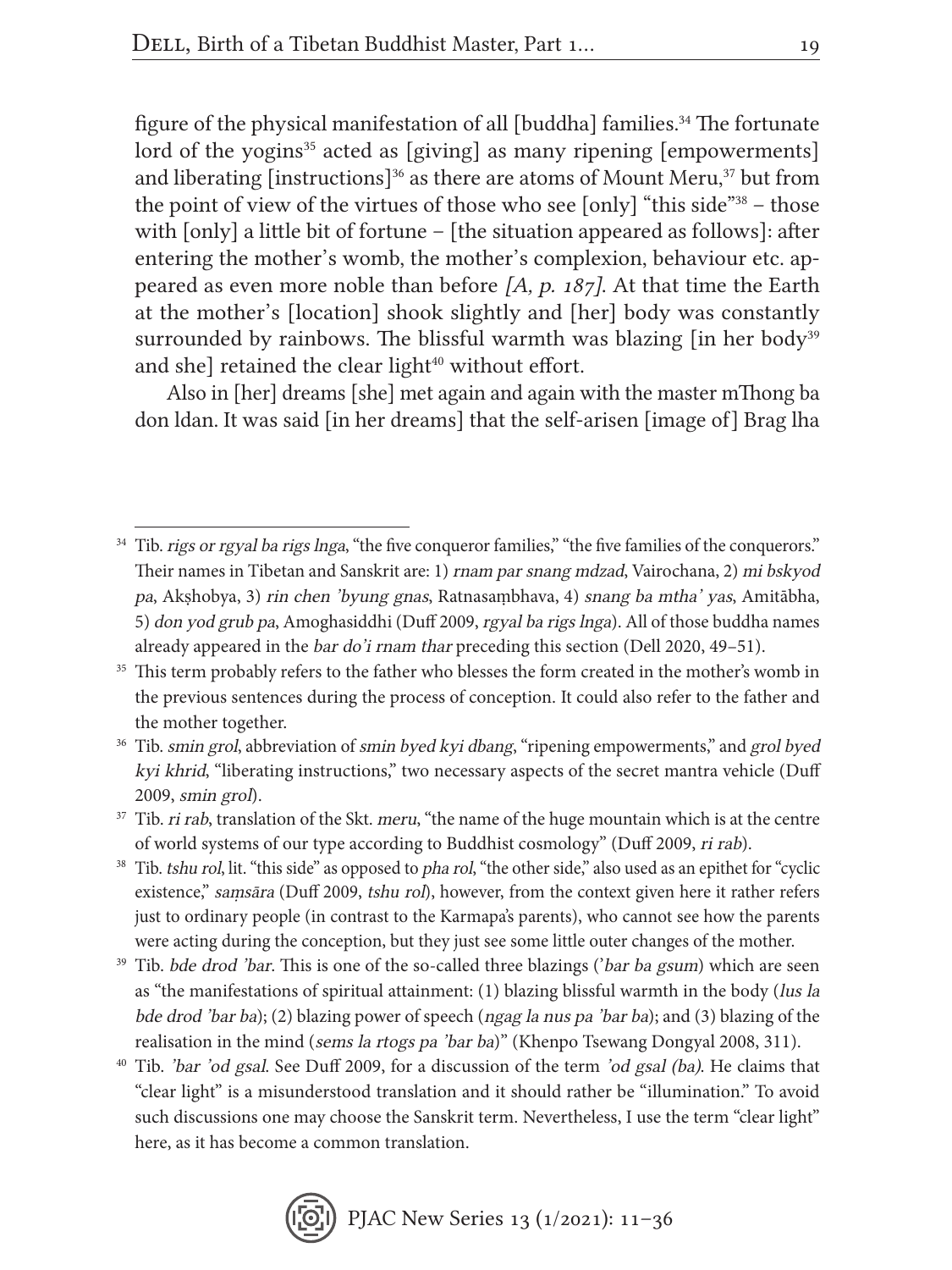mgon po<sup>41</sup> which was located at the hill behind<sup>42</sup> was her<sup>43</sup> accomplishment. Then  $[she^{44}]$  put a relic statue of Vajradhāra,<sup>45</sup> a golden dorje,<sup>46</sup> and a crystal stupa – [which she had] found – into [her] womb.<sup>47</sup> [She] only dreamt of pure visions<sup>48</sup> such as the presence of many suns and moons.

On the eighth day of the third month many sounds of music were heard three times in the sky. Since  $[the Karma pa]$  did a yogic exercise<sup>49</sup> in the womb, the mother's body shook.

On the twenty-eighth [day] of the sixth month the mother clearly heard [the Karma pa] uttering the six syllables [of the *mani* mantra<sup>50</sup>]. After that all

<sup>45</sup> Tib. rdo rje 'chang.

 $50$  oM ma Ni pa+dme hU~M.



<sup>&</sup>lt;sup>41</sup> Tib. *brag lha mgon po*, lit. "rock deity protector." Āchārya Choying Tendar (oral communication in July 2015) insists that this is a form of Mahākāla. Also de Nebesky-Wojkowitz lists Brag Iha mgon po as one form of Mahākāla. "[He] wears a diadem of five skulls, a garland of fifty-one human heads, the lower part of his body is covered by a loin-cloth made of tiger-skin, and over it he wears a cloak of black silk. He stands with the right foot bent and the left stretched out" (de Nebesky-Wojkowitz 1996, 63).

 $42$  Tib. *rgyab ri*. This is a *terminus technicus* from Tibetan Geomancy (Tib. sa dpyad) referring to the hill or mountain behind a building and plays an eminent role in finding the optimal place for the erection of a building. Hence, here it refers to a hill behind the place where the parents lived. In the passage following this translation, there is a rather extensive description of the future birthplace which strongly draws from the principles of Tibetan Geomancy. For a translation and discussion, see Dell 2021.

<sup>&</sup>lt;sup>43</sup> Tib. khong rang either refers to the mother ("her") or alternatively to the Karmapa ("his"). In the translation I decided for "her."

 $44$  The fact that a non-honorific verb form (bcug) is used in this sentence indicates that it is the mother and not the Karma pa who acts here.

<sup>&</sup>lt;sup>46</sup> Tib. *rdo rje*. Skt. *vajra*. Ritual sceptre used widely in Vajrayana.

 $47$  Tib. pang khug. In text A and B the spelling is pung khug, whereas in the handwritten text C it is bud khug, which might be a sloppy handwriting for pung khug as in Tibetan letters this looks very similar. I was unable to find this term in any dictionary, but according to Āchārya Choying Tendar (oral communication in July 2015) it means "armpit." This could correspond with the literal meaning of the two syllables the term is made up from: pung means "urn-shaped vessel" and khug means "recess" or "nook," so together it might mean "armpit." Nevertheless, from the symbolic point of view it is not so meaningful that she puts those things under her armpits. If one assumes a misspelling and reads pang khug instead of pung khug, then this comes to mean "womb" (literally "lap recess," see: Duff 2009, for the two syllables). Then she would put those things into her womb, which might be a symbol for her conception. Even, if one does not assume a misspelling the term, pung khug could also come to mean "womb" considering the meanings of the constituents as given above.

<sup>48</sup> Tib. dag snang.

<sup>49</sup> Tib. 'phrul 'khor. According to Āchārya Choying Tendar (oral communication in July 2015) this is the short name of a practice called rtsa rlung 'phrul 'khor. It is a "practice of physical yoga in which breath and mental concentration are integrated with particular body movements" (Chaoul 2007, 70). Information about this practice is also found in Lipman 1987, and as an original Tibetan source, Mar pa lo tsā ba and dPal 'byor don grub 1995.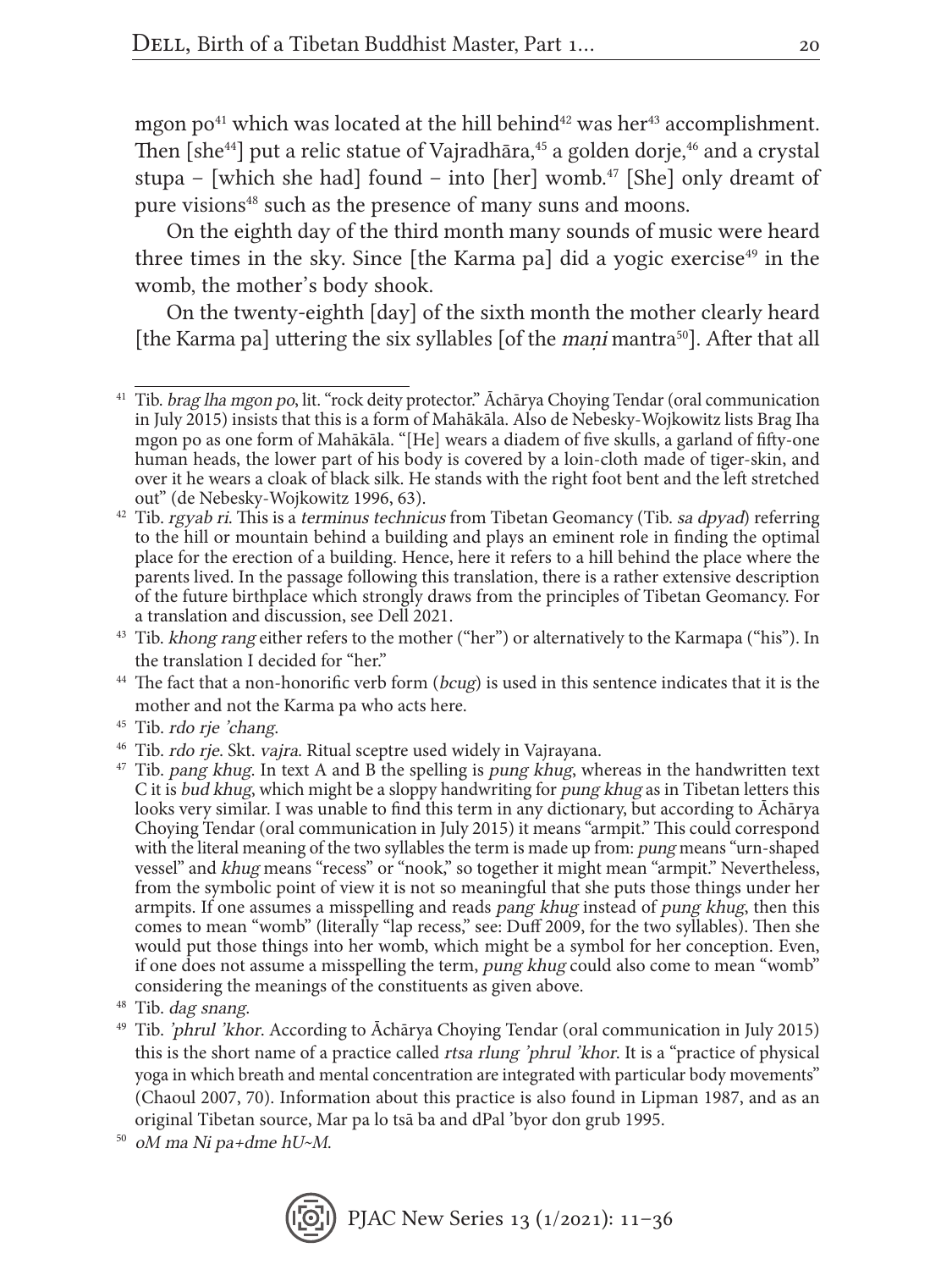[people] that were closely around heard the uttering of the string of vowels and the string of consonants of the Sanskrit alphabet<sup>51</sup> and the six syllables [of the *mani* mantra] at all auspicious occasions.

During the mother's collection of wood [she] fell and got struck, therefore, [the Karma pa in the womb<sup>52</sup>] said: "Ow,<sup>53</sup> what did [you] do?" [B, p.1035]

While the mother was taking a drink, [the Karma  $pa<sup>54</sup>$ ] did a yogic exercise. Therefore,  $[she]$  spilled<sup>55</sup> the drink.

A girl gave a black hat [to her] and Vajrayogin<sup>56</sup> said: "In your body there is the foetus<sup>57</sup> of the Karma pa." [And] Avalokiteśvara<sup>58</sup> with one head, four arms and white body colour appeared dwelling inside [her] empty heart centre. The three joints of the middle finger of [her] right hand appeared as the protectors of the three families<sup>59</sup> and [she] saw Avalokiteśvara<sup>60</sup> most clearly and the other two a little less clearly.

[Her] visions of such pure appearances in reality, [meditative] experience and dreams<sup>61</sup> were beyond limits.

It was said: "A white man will blow a large conch which will be heard everywhere. Don't stay here, go to rNgod A la."62

### 2.2.3. [Wrapping up the events in place and time from before the conception until arrival at the future place of birth]

Before that, when the father resided in the lower South in order to practise, a lama made a prophecy in a dream [A, p. 188]. [He] said: "Go to O rgyan ri

<sup>56</sup> Tib. rdo rje rnal 'byor ma.

 $62$  There is a place called rNgod A la rong (see BDRC, G4881), where rNgod is an area in or near Kong po, (see BDRC, G4880). This place is also mentioned as the birthplace of the Fourth Karma pa (see BDRC, P1456).



 $51$  Tib. A' li k'a li.

 $52$  Since the honorific verb gsung is used, it is clear, that it is the Karma pa who speaks here.

<sup>&</sup>lt;sup>53</sup> Tib. *A na na*. According to Jäschke (1998), this is "an interjection expressive of grief"  $^{54}$  The honorific verb *mdzad* indicates that the action is done by the Karma pa and not by the mother.

<sup>&</sup>lt;sup>55</sup> Tib. bo is a verb meaning "to spill" in Kham dialect (Duff 2009, bo ba).

<sup>&</sup>lt;sup>57</sup> Tib. 'khrung rgyu yod. More literal: "Your body has the Karma pa for being born" or "In your body there is the Karma pa for being born." 58 Tib. spyan ras gzigs.

<sup>&</sup>lt;sup>59</sup> Tib. rigs gsum mngon po, the protectors of the three families are Mañjuśrī, Avalokiteśvara and Vajrapāṇi (Duff 2009, rigs gsum mngon po).

<sup>60</sup> The mention that she sees Avalokiteśvara most clearly might be an allusion to the fact that her future son, the Karma pa, is generally considered as an emanation of Avalokiteśvara.

<sup>61</sup> Tib. dgnos nyams rmi lam.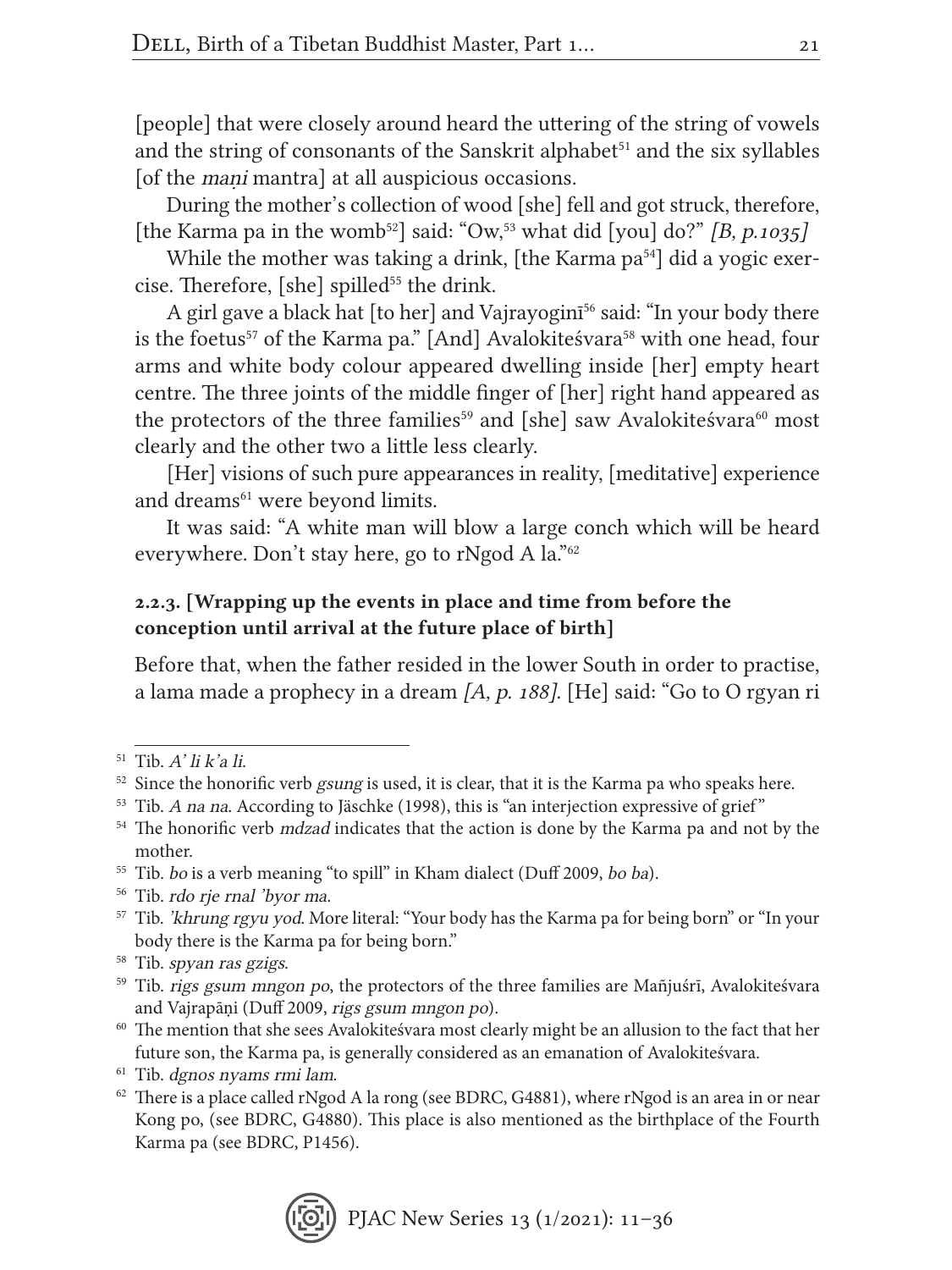khrod [and] infinite benefit for beings will occur." [This] having been said, immediately at the arrival also to the mother a prophecy occurred. When [she] arrived there, a fragrance of fine smells spread everywhere. A boy with whitish skin<sup>63</sup> being present in [her] dream said: "[I] am the dharma master Karma pa." Thereafter, [her] pure visions [were] beyond limits and visions that [she] was inseparable from the master Karma pa came up all the time.

A prophecy to go to sPyi mda' in the rNgod $^{64}$  [area] came up again and again.

Later on, both dreamt that at the place of taking birth there was a pair of sun and moon and [they] dreamt of acquisitions such as gold bars.<sup>65</sup> [They] arrived in the rNgod [area]. Realising that [they] were at the place that had appeared [to them] in the dream, they stayed at sPyi mda'i mkhar. $66$ 

## 3. Analysis

Having presented an annotated translation in the previous section, I would like to supplement it by further analysing the text in this section. The content of all three paragraphs is summarised and the major events are analysed by explaining them against the background of other research or tradition or by relating them to other sources. Finally, possible functions of certain paragraphs are discussed.

 $63$  Tib. sha rtsi, "skin colour." All three source texts read sha rtsa ("flesh and veins") here which has been emended by me to *sha rtsi*. The meaning is similar in both cases, but "flesh and veins" sounds rather unusual in English. In any case, it is about the outer appearance of his body.

<sup>64</sup> rNgod is an area in or near Kong po (BDRC, G4880).

 $65$  The blockprint (A) reads gser sbram brnying pa sogs, which could be emended to gser sbram rnying pa sogs as brnying is not found in any dictionary – "old gold bars and other things" (Goldstein, Shelling, and Surkhang 2001, "gser sbram"). However, the book version (B) reads gser sbram rnyed pa sogs – "gold bars [and] other acquisitions" or "acquisitions such as gold bars." The handwritten text (C) reads gser sbram brnyed pa sogs where brnyed is not found in any dictionary, but it could be emended to what text B reads. Hence, it seems that both B and C could not make sense of the original reading of A, but came up with the same emendation. I follow them, since I cannot make much sense of the word "old" in "old gold bars."

<sup>66</sup> Same place as sPyi lha, the birthplace of the Seventh Karma pa, as mentioned before in this rnam thar (Dell 2020, 48).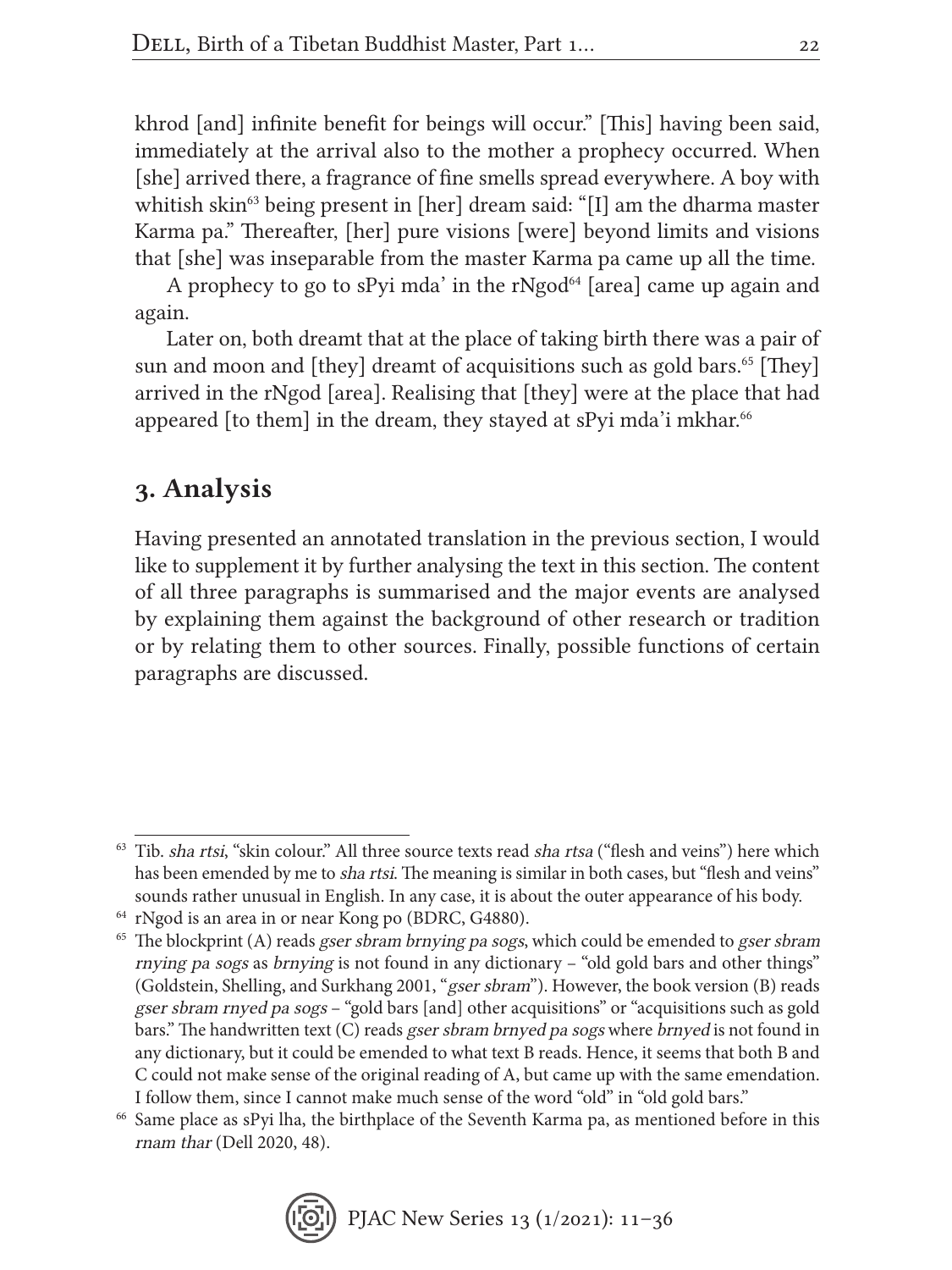### 3.1. Prophesies and dreams prior to the Karma pa's birth

Concerning this rather short paragraph, the following content is to be analysed:67

- Great 'Jam dbyangs from mTshur pu: dream prophesy of the Karma pa's father;
- Kun mkhyen ban sgar ba: prophesy of the Karma pa's place of birth;
- At the Karma pa's future birthplace there are a rain of flowers and fine fragrances, and many people have extraordinary dreams.

The Great 'Jam dbyangs from mTshur pu  $(b, 14th/15th$  century)<sup>68</sup> was the abbot of mTshur phu monastery until 1449, the chief monastery of the Karma bka' brgyud in Central Tibet, founded by the First Kama pa, Dus gsum mkhyen pa  $(1110-1193)$ ,<sup>69</sup> in 1189.<sup>70</sup> He is said to have already been a student of the Fifth Karma pa, De bzhin gshegs pa  $(1384-1415)$ ,<sup>71</sup> but his lifespan obviously overlapped completely with that of the Sixth Karma pa, mThong ba don ldan  $(1416-1453).$ <sup>72</sup> Kun mkhyen ban sgar ba (b. 15th century) was a close disciple of the Sixth Karma pa and transmitted special teachings from the Karma pa's sixth to his seventh incarnation.73 Both had a close relationship to the Sixth Karma pa and were considered highly realised. Taking into account that, according to tradition, visions (including visionary dreams) are a sign of realisation – as argued in the introduction – it is consistent that those two have predictive dreams about the parents and the place of birth of the Seventh Karma pa.

Additionally, at the place where he is to be born there are fine fragrances and a rain of flowers, about which many ordinary people – laymen and monks – have extraordinary dreams. Fragrances and a rain of flowers are a characteristic already found in the Buddha's birth story and signify the presence of beings from the god realms showing their veneration.74 Within the given context, extraordinary dreams can be counted as visions. However, in this case at hand it is not the master with extraordinary attainments who

 $67$  dPa' bo gtsug lag 'phreng ba 1986, vol. 2, 1033-34.

<sup>68</sup> BDRC, P1417.

<sup>69</sup> BDRC, P1400.

<sup>70</sup> BDRC, G33.

<sup>71</sup> BDRC, P1410.

<sup>72</sup> BDRC, P1006.

<sup>73</sup> BDRC, P467, and Gardner 2011 (Accessed: 02.02.2020).

<sup>74</sup> Dharmachakra Translation Committee, 2013, paragraphs 7.21, 7.33, 7.37, 7.59, 7.150 (for flowers) and paragraphs 7.25, 7.29, 7.49, and 7.63 (for fragrances).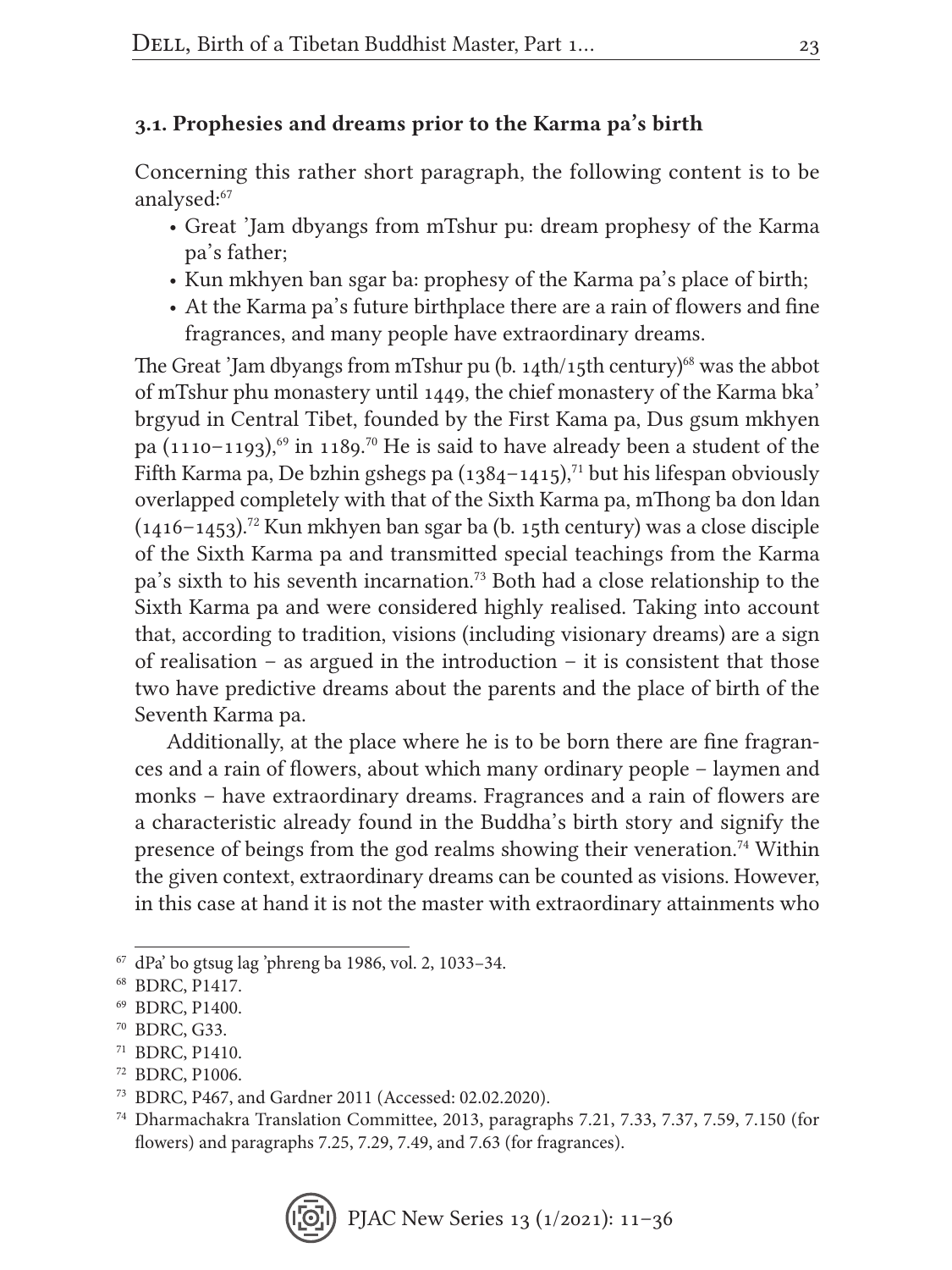has a visionary experience, but many rather ordinary people just because they are at the future birthplace. This is an example where the closeness of a high master causes visions in ordinary people. Thus, in this case the visions can be considered as a sign of the abilities of the Karma pa.75

## 3.2. Circumstances of the conception and wondrous events and visions connected to the tulku in the womb

This paragraph touches a lot of topics to be commented here<sup>76</sup>:

- From the intermediate state Karma pa sees that it is the right time to come;
- Descriptions of his future parents as hidden yogins living in O rgyan ri khrod who did all kinds of tantric practices and who accumulated immeasurable merit;
- Description of meditative conception visualisation; for ordinary people: change of complexion and behaviour of the mother to even more superior after the conception;
- Shaking of the Earth at the conception and the mother constantly surrounded by rainbows;
- Blazing of blissful warmth in the mother's body and retaining of the clear light effortlessly;
- Frequent meetings with the Sixth Karma pa in the mother's dreams (examples given); only dreams of pure visions;
- Third month: sounds of music in the sky; shaking of the mother's body due to Karma pa's yogic exercise in the womb;
- Sixth month: Karma pa utters the *mani* mantra and the Sanskrit alphabet repeatedly, also heard by other people;
- Vision of Vajrayoginī prophesying that the Karma pa is in her womb; visions of Avalokiteśvara;
- Limitless visions of pure appearances in reality, meditative experience and dreams;
- Vision to go to rNgod A la.

This paragraph starts with the Karma pa looking from the bar do state upon the world. The mention that the Karma pa sees that it is the right time to come into the world underlines that nothing connected to the Karma pa

<sup>75</sup> See also Verhufen 1992, 50, who detects similar situations.

<sup>76</sup> dPa' bo gtsug lag 'phreng ba 1986, vol. 2, 1034–35.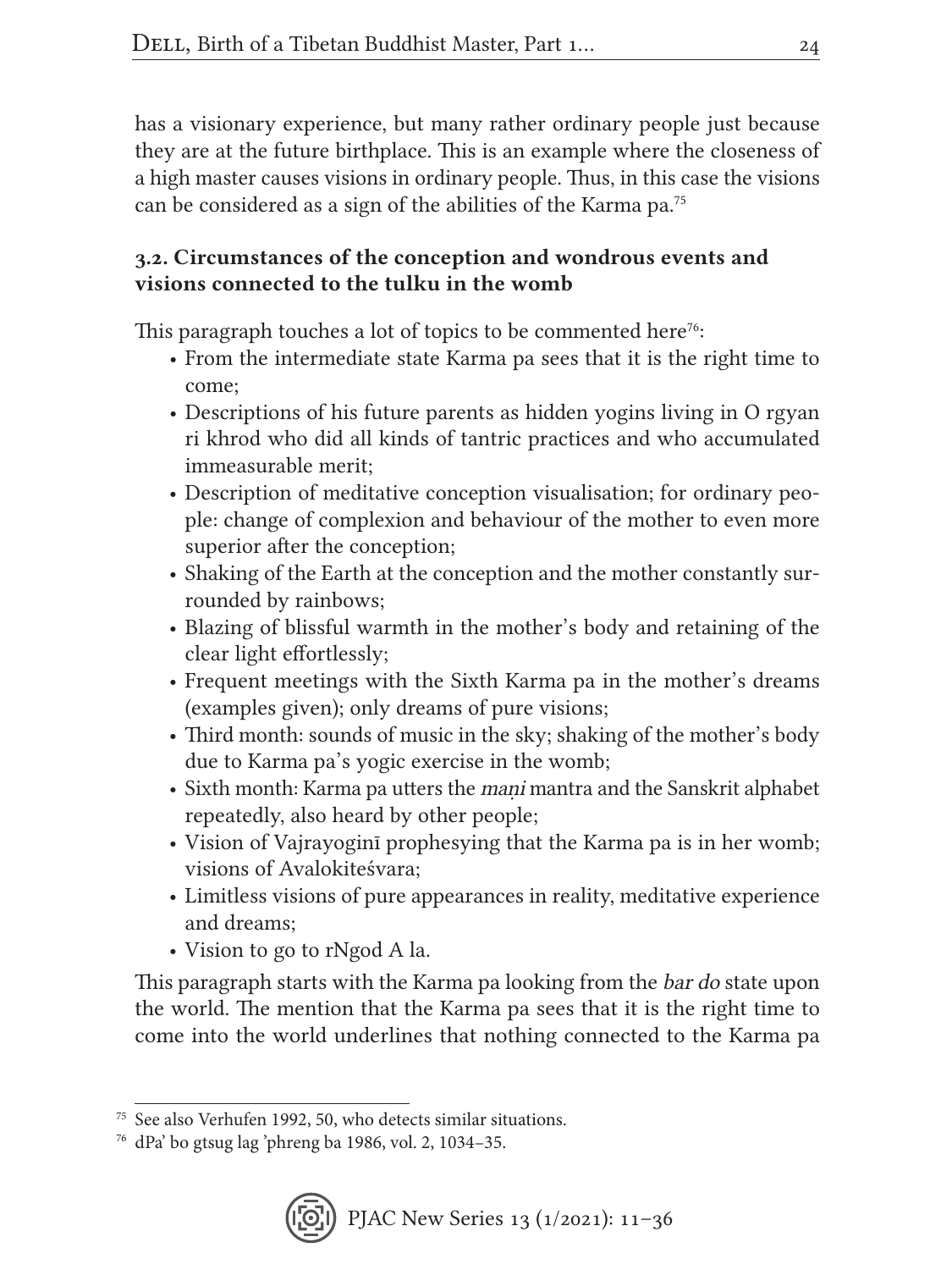happens by accident, but everything is under his control, fits with the needs of beings, and is his conscious decision. This is also true for the Buddha.

His future parents are described as hidden yogins and tantric practitioners, who accumulated immeasurable merit. Their accomplishments and abilities are mentioned extensively. This emphasises that they are extraordinary and therefore suitable as parents for such a high lama as the Karma pa.

The actual conception is described as a meditation practice where the parents visualise "the mother's womb, the pure palace, as the essence of Vairocana, the principal figure of the physical manifestation of all [buddha] families." This is a far cry from the usual idea of conception and shows that not only the Karma pa comes consciously into this world, but that also the parents to-be consciously invite a highly realised being to enter the womb of the mother, for her to eventually give birth to him. It is also mentioned that ordinary people could not see such miraculous occurrences, but still they perceived a change in the complexion and behaviour of the mother as even better after the conception. This again suggests that the level of perception of reality depends on one's own realisation. The mother's womb is here described as a "pure palace." In the birth story of the Buddha a similar image is used. There it is said that "a temple of precious materials is manifested on the right side of the mother's womb," where he entered consciously coming from Tusita heaven.<sup>77</sup>

At the conception, the Earth shakes and the mother is constantly surrounded by rainbows. These are classical miraculous signs already found in the life story of the Buddha at his conception (Kieschnik 2004, 541). The change in the mother's complexion after the conception is another one. It is also described that the Karma pa's mother had many dreams where she met with the Sixth Karma pa around the time of the conception. In one of those dreams, she finds three precious objects, which she puts into her womb: a relic statue of Vajradhāra, a golden dorje (Tib. rdo rje), and a crystal stupa. This seems to be a symbol for her conception. Similarly, the Buddha's mother dreams that a white elephant enters her womb and this is said to have been her conception (Kieschnik 2004, 541).

Conception dreams are frequent in rnam thars of Buddhist masters and can be regarded as allusions to the Buddha's mother's conception dream though differing in details.78 Young describes and interprets several conception dre-

<sup>77</sup> Dharmachakra Translation Committee 2013, paragraph 6.46.

<sup>78</sup> For more examples and interpretations of conception dreams, see Young 1999, 73–86, who dedicates a whole book chapter on the topic.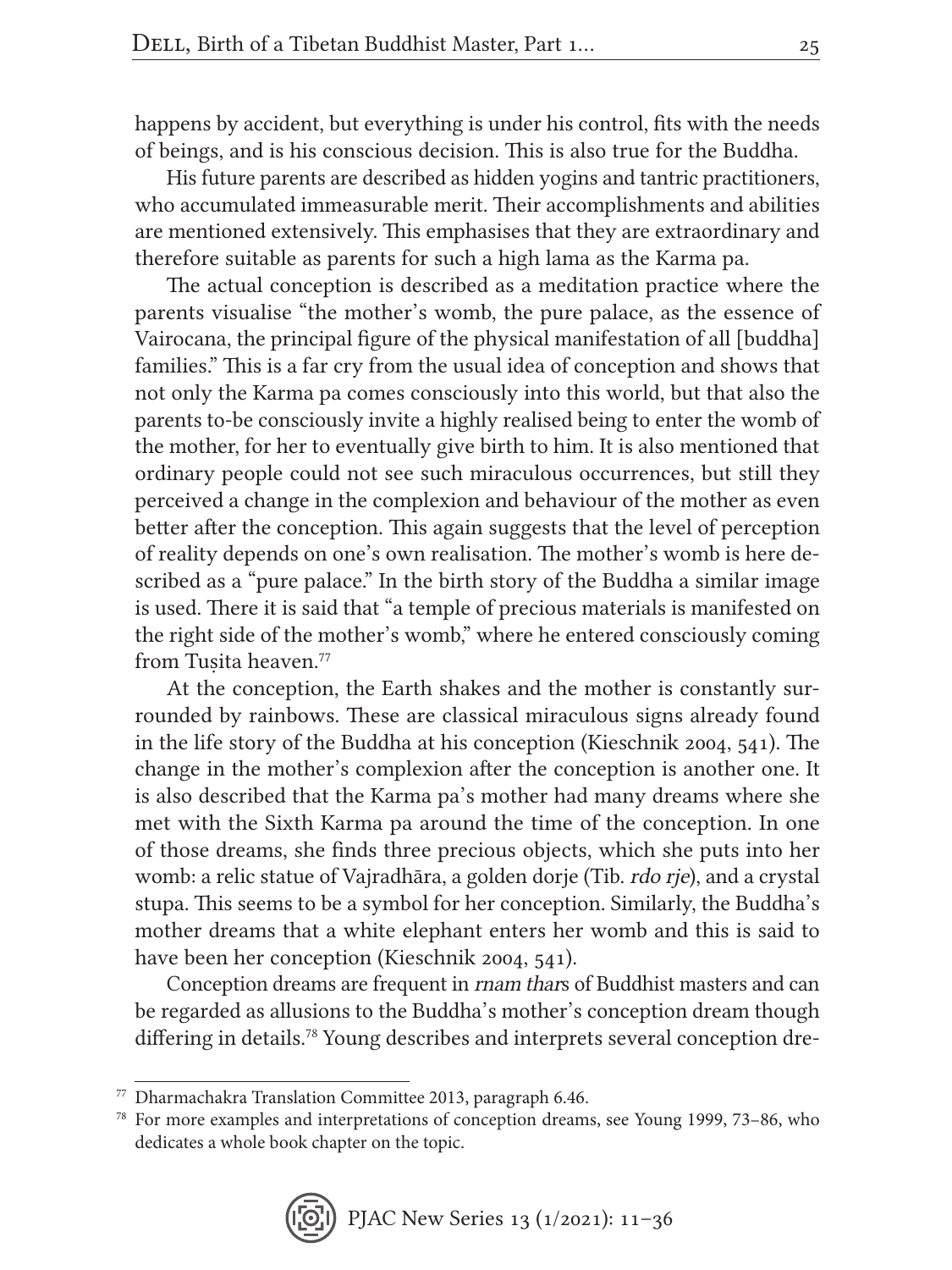ams in her book. It is rather frequent that the future mother sees a statue of a certain buddha entering her womb (Young 1999, 80). In this case the statue of Vajradhāra, the essence of all male buddhas, clearly symbolises the Karma pa. Concerning the dorje that appears in conception dreams, Young says: "Vajra or dorje refers mainly to the ritual object representing the male aspect of tantric practice, though it here also symbolizes a male practitioner. It is a preeminent symbol for the active force or energy of universal compassion and one that frequently appears in other Tibetan dreams" (Young 1999,  $77$ )<sup>79</sup> Concerning the stupa, Young also presents examples from conception dreams of Mandārāva and Ye shes mtsho rgyal, Padmasaṃbhava's consorts. She describes stupas as "womblike receptacles" representing the female aspect and at the same time a "stupa is considered an emanation of the Buddha's mind," and an "appropriate symbol to represent a Buddhist hero."80 Young also refers to Milarepa's rnam thar where his spiritual father Marpa dreams of a dorje and his spiritual mother Dakmema of a crystal stupa before his arrival (Young 1999, 83). So this can also be considered a conception dream and the dream at hand might also be an allusion to this, as Marpa is one of the spiritual forefathers of the Karma pa lineage.

It seems to me that different levels of symbolic meaning can be identified in the conception dream at hand. If the statue symbolises the Karma pa, then the dorje and stupa might be considered as gendered symbols representing father and mother, who are both needed for the conception (Young 1999, 84). However, male and female in tantric Buddhism have many symbolic meanings such as the unity of compassion (male) and wisdom (female), or the unity of bliss (male) and emptiness (female) and the like. In this way, the unity of male and female also stands for full enlightenment, namely that of the Karma pa. Thus, this whole range of symbolism can be applied here. Each one of the three objects might also be seen as representing one of the three kāyas of a buddha, here attributed to the Karma pa. In this way the statue represents the nirmāṇakāya, the emanation body, the dorje represents the saṃbhogakāya, the enjoyment body, and the stupa stands for the dharmakāya, the truth body. Another possibility would be to relate the three objects to the three upper chakras representing body, speech and mind, since a Buddha statue obviously represents the Buddha's body and a stupa

<sup>80</sup> Young 1999, 83. For an extensive explanation on the symbolic meaning of stupas, see Beer 1999, 127ff.



<sup>79</sup> See also Young 1999, 84. For an extensive explanation of the symbolic meaning of the dorje, see Beer 2003, 87ff.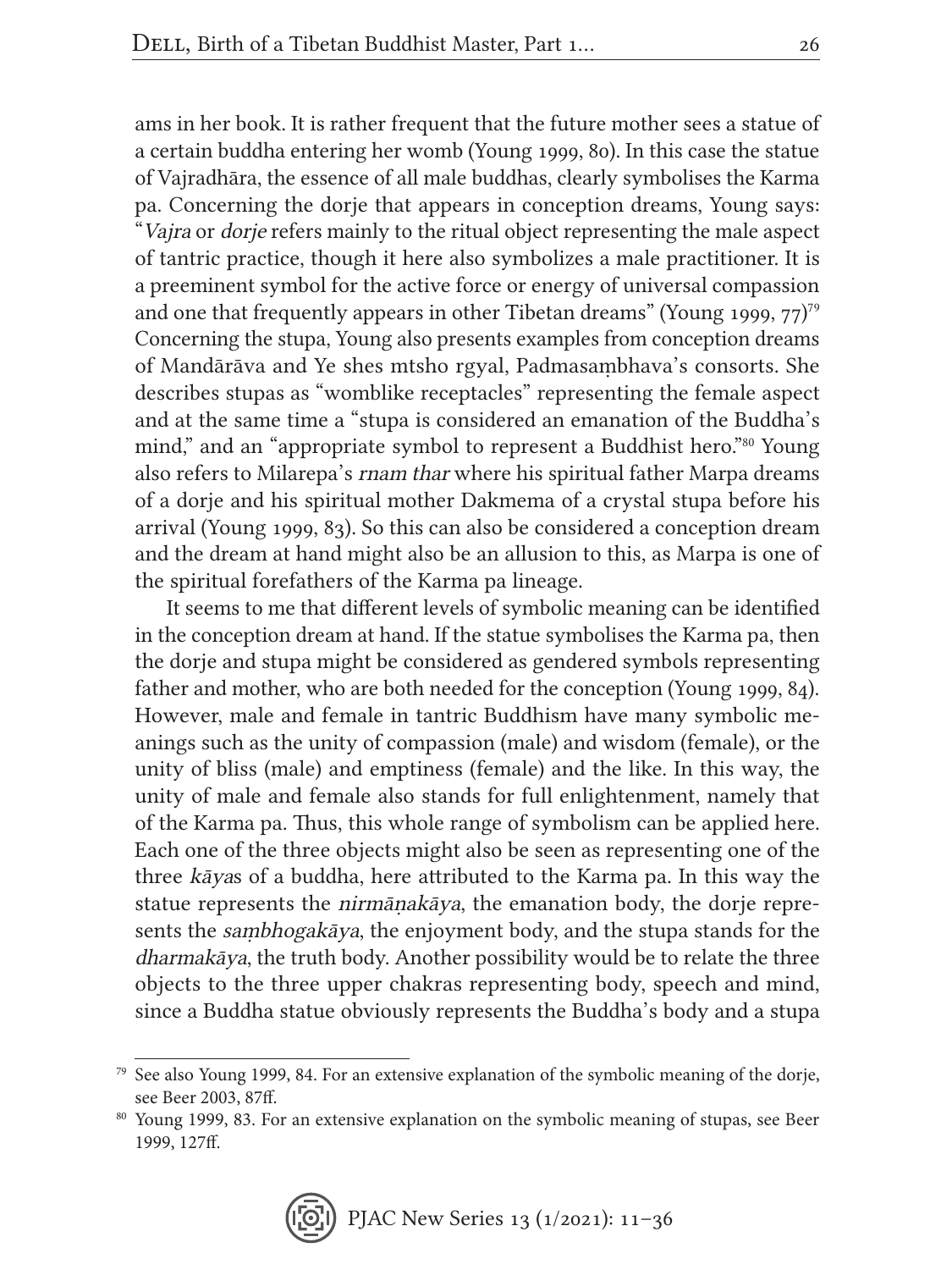represents the Buddha's mind, although I could not find a clear reference that a dorje might symbolise the Buddha's speech. There is a vast variety of symbolism to it, but most essentially it stands for the "indestructible state of enlightenment," hence the Buddha's mind (Beer 1999, 233). However, certain deities are depicted wearing a chain of dorjes around their neck "symbolising the purification of speech" (Beer 1999, 239). In this way, it can also be related to the speech centre.

After the conception, Karma pa's mother is described as having tantric experiences such as blazing warmth and clear light without effort, and as having countless visions in reality, dreams and meditation. This both demonstrates the mother's high attainments as well as the Karma pa's influence while in her womb.<sup>81</sup> During the course of the pregnancy there are several mentions of unusual interaction with the foetus. In the third month of pregnancy Karma pa practises yogic exercises in the womb and in the sixth month he utters mantras and syllables, again a sign meant to underline how extraordinary the Karma pa is. Here it is arguable, if the uttering of mantras should rather be interpreted as a wonder worked by the Karma pa or as an "auditive vision" experienced by the mother and other people.

Karma pa's mother also had a vision of Vajrayoginī prophesying that the Karma pa was in her womb. This shows again her spiritual attainment and her close connection to the Karma pa, as well as the fact that she was very conscious of who the foetus in her body was. Likewise, she also had visions of Avalokiteśvara dwelling in her heart centre and as a joint of her middle finger. Karma pa is generally considered as an emanation of Avalokiteśvara. Therefore, the vision was eventually a vision of her future son, the Karma pa. In the parents' next vision it is said that a "white man will blow a large conch which will be heard everywhere."

The "white man" can again be identified with Avalokiteśvara – who has a white complexion – and, therefore, with the Karma pa. The blowing of the "large conch that will be heard everywhere" might be a symbol for the teaching activity of the Karma pa, which will reach everywhere.

They also had a vision to go to rNgod A la, which is in the region of the future place of birth. In the current paragraph, i.e., before going to rNgod A la, at the time of conception the parents stayed together in O rgyan ri khrod.

<sup>&</sup>lt;sup>81</sup> See also Verhufen 1992, 50, who reports similar appearances from the mother of the Eighth Karma pa and who concludes that a high master can cause occurrences like this. Nevertheless, I think that at the same time, it is meant to show the attainments of the mother.

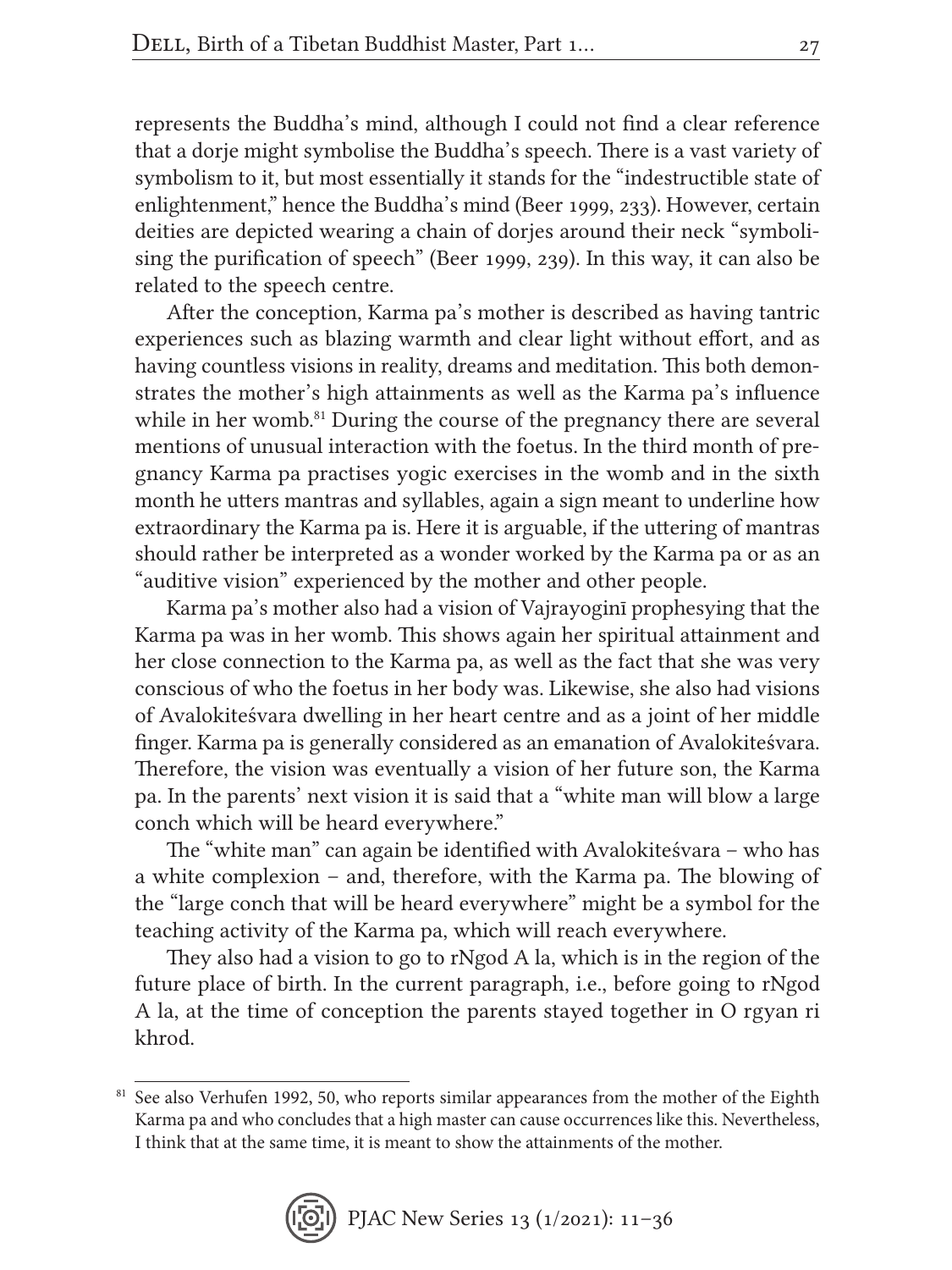### 3.3. Wrapping up the events in place and time from before the conception until arrival at the future place of birth

This paragraph wraps up different events in place and time and touches on the following topics: $82$ 

- The father receives a dream prophesy to go to O rgyan ri khrod to benefit beings;
- At the arrival the mother has a dream vision of the Karma pa as a boy;
- The mother has pure visions beyond limits and visions to be inseparable from the Karma pa all the time;
- A prophecy to go to sPyi mda' in the rNgod area reoccurs repeatedly; dreams of auspicious signs connected to the future birthplace;
- The parents go to the place of the prophecy and recognise it as sPyi mda'i mkhar.

This paragraph starts with a retrospective and then catches up with the preceding paragraph: it is said, that "the father resided in the lower South in order to practice" and that he received a dream prophesy to go to O rgyan ri khrod. It is not stated, where the mother stayed at that time, but eventually both future parents go to this place – O rgyan ri khrod, the place of the conception, described in the previous paragraph.

There the mother has several visions of the Karma pa, in particular she sees him as a "boy with whitish skin" where the skin colour might again be an allusion to Avalokiteśvara. "According to the Tibetan medical tantras the onset of puberty occurs around the age of […] sixteen for a boy" (Beer 1999, 139–40). For this reason, in Tibetan iconography, tantric deities are usually depicted with sixteen-year old bodies, especially when in union (Beer 1999, 140). The fact that she sees Avalokiteśvara as a boy might be due to this or because he represents the Karma pa, who will be born to her as a child.

It is said that she had limitless pure visions and visions of being inseparable from the Karma pa all the time. This again summarises the events of the previous paragraph.

At the end of the preceding section, the parents have a vision to go to rNgod A la. Here it is said that they have again and again prophecies to go to sPyi mda' in the rNgod area. Then it is said that they finally go to the prophesied place which is here called sPyi mda'i mkhar. Considering the context all three place names must more or less refer to the same place or

<sup>82</sup> dPa' bo gtsug lag 'phreng ba 1986, vol. 2, 1035.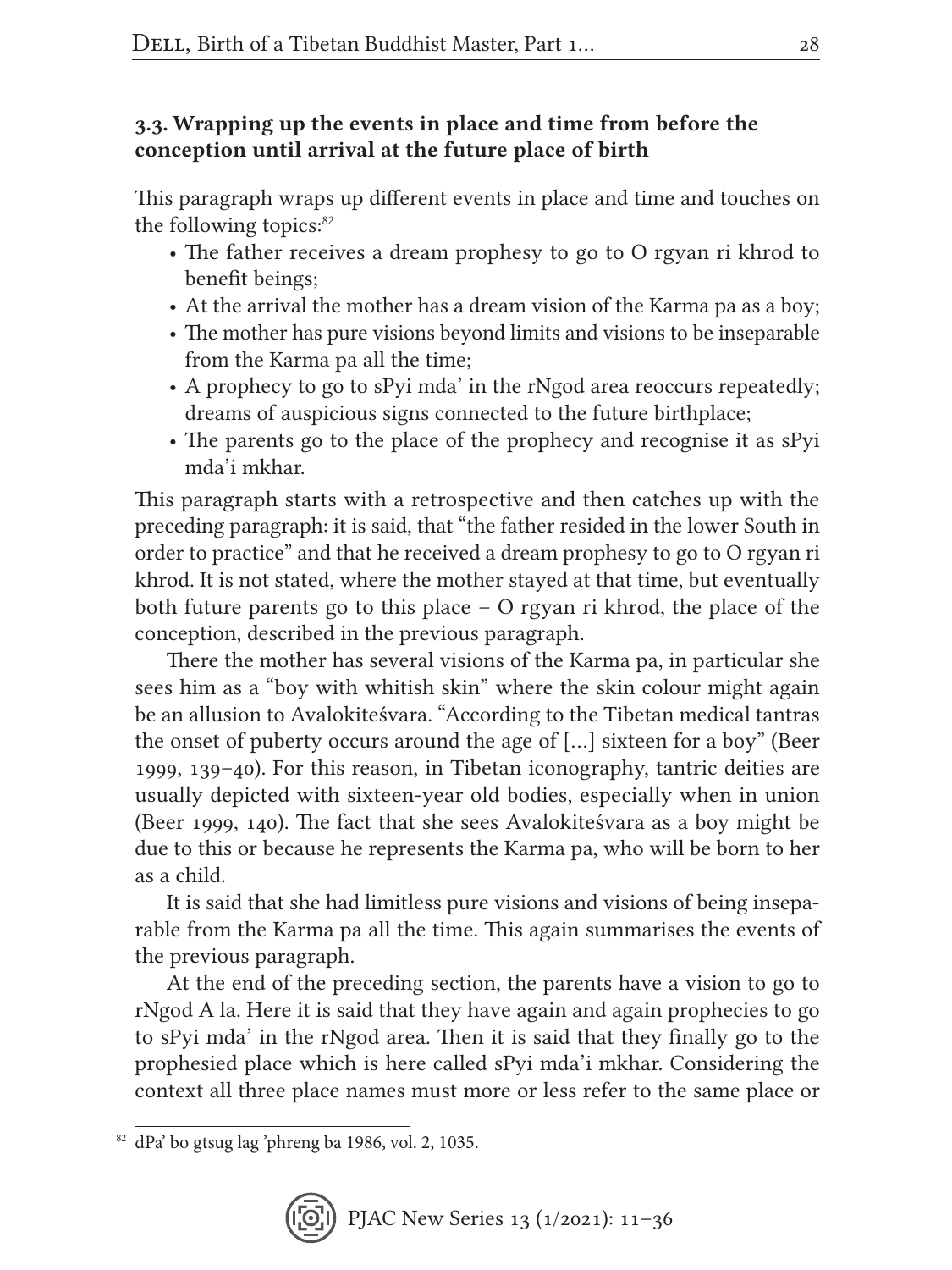at least the same area (the rNgod area), probably getting more and more specific. It seems that this paragraph wraps up the preceding section and puts the events into a greater context in place and time.

## 4. Conclusion

In the introduction I argue that the secret level (Tib. gsang ba'i rnam thar) of the rnam thar genre is of exceptional importance for the practitioner in terms of inspiration and developing devotion towards the lama. Here, I particularly highlight the role of visionary experiences, which are told in such texts. As an example, I present an annotated translation, analysis and edition of a so far untranslated section of the rnam thar of the Seventh Karma pa from the Chos 'byung mkhas pa'i dga' ston where such visionary experiences are described.

It would be interesting to systematically compare this text with others containing descriptions of visionary experiences, especially to those related to other Karma pas – both concerning visions of the Karma pas themselves, as well as visions of other people before the birth of other Karma pas. The secret level of life stories does not only consist of visionary experiences, which is the focus of this paper. Another focus could be the aspect of miracles or other auspicious signs and events. Several of such are described in the continuation of the Seventh Karma pa's life story at the time of his birth. I prepared another paper, which forms part 2 of this essay, and where I analyse the auspicious signs and events described there by comparing them with the Buddha's birth story as presented in the Lalitavistara Sutra and by explaining them based on research conducted on Vajrayana symbolism (Dell forthcoming a).

## 5. Appendix: Edition

### 5.2. Introduction to the edition

All textual witnesses of the *mKhas pa'i dga' ston* that I could identify are based on the lHo brag printing blocks. According to Richardson (1959, x), referring to the colophon of these blocks, they were originally stored in gNas bzhis, a bKa' brgyud monastery, in lHo brag, but later on were moved to lHa lung monastery, also in lHo brag, from where he and Lokesh Chandra obtai-

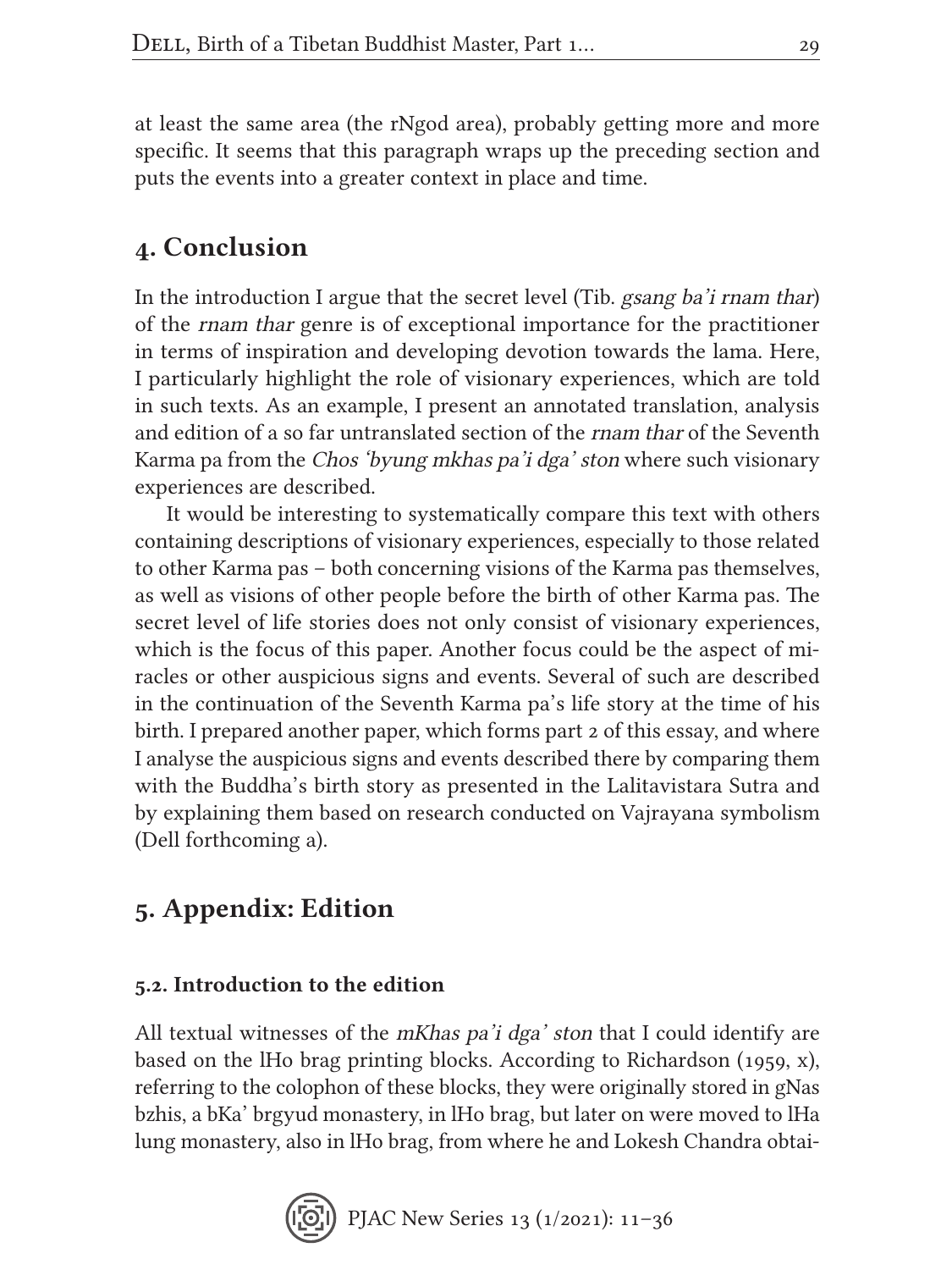ned some copies.83 I could not find any evidence, or hint, for the existence of other printing blocks of the mKhas pa'i dga' ston.

I could identify several textual witnesses of the mKhas pa'i dga' ston, of which the most interesting and original one is a reproduction of prints from the lHo brag blocks from Rumtek Monastery in two volumes from 1980.<sup>84</sup> This reproduction is also available via BDRC, and I took this as the starting point for the edition I provide in here. Several other prints or reproductions from those printing blocks are available. However, as all are produced from the same printing blocks, I do not expect any added value considering them and, therefore, I have omitted them for the edition. All other textual witnesses have been derived from the texts of these printing blocks more recently.

Lokesh Chandra already published the mKhas pa'i dga' ston in four volumes between 1959 and 1965.<sup>85</sup> This edition is based on a print from the lHo brag blocks he had made, and was copied in handwriting using dbu can script.<sup>86</sup>

rDor je rgyal po made a modern edition in a book format published by Mi rigs dpe skrun khang, first in 1986 in two volumes, then in 2006 in one volume, and again in 2015 in one volume.<sup>87</sup> The first two are available via BDRC, while the third is subject to restricted access in BDRC.<sup>88</sup> Since all three editions are from the same publishing house and editor, I assume that the 2006 and 2015 editions do not add information to the 1986 edition. I found references to further modern book editions from other publishers, which seem rather difficult to obtain. Therefore, apart from the reproduction of the original block print  $(A^{89})$  and Chandra's handwritten version  $(C^{90})$ , I only considered the 1986 edition (B<sup>91</sup>) for the edition provided here.<sup>92</sup> My

<sup>83</sup> Richardson (1959) or Chandra (1959), respectively, do not mention when that was, but it must have been before Chandra issued his edition, that is before 1959. I have no information as to whether these blocks still exist today.

<sup>84</sup> dPa' bo gtsug lag 'phreng ba 1980.

<sup>85</sup> dPa' bo gtsug lag 'phreng ba 1959–1965.

<sup>86</sup> Chandra 1959, vii, and Richardson 1959, x.

 $87$  dPa' bo gtsug lag 'phreng ba 1986, 2006, and 2015.

<sup>88</sup> Buddhist Digital Resource Center, https://www.tbrc.org/#!footer/about/newhome (Accessed: 22.12.2019).

<sup>89</sup> dPa' bo gtsug lag 'phreng ba 1980, vol. 2, 186–88.

<sup>90</sup> dPa' bo gtsug lag 'phreng ba 1959–1965, vol. 2, 538–39.

<sup>91</sup> dPa' bo gtsug lag 'phreng ba 1986, vol. 2, 1033–35.

 $92$  These three editions are also mentioned in Martin and Bentor 1997, 88–89. For a much more extensive survey of the textual witnesses of the mKhas pa'i dga' ston and an introduction into the work as a whole, see Dell forthcoming b.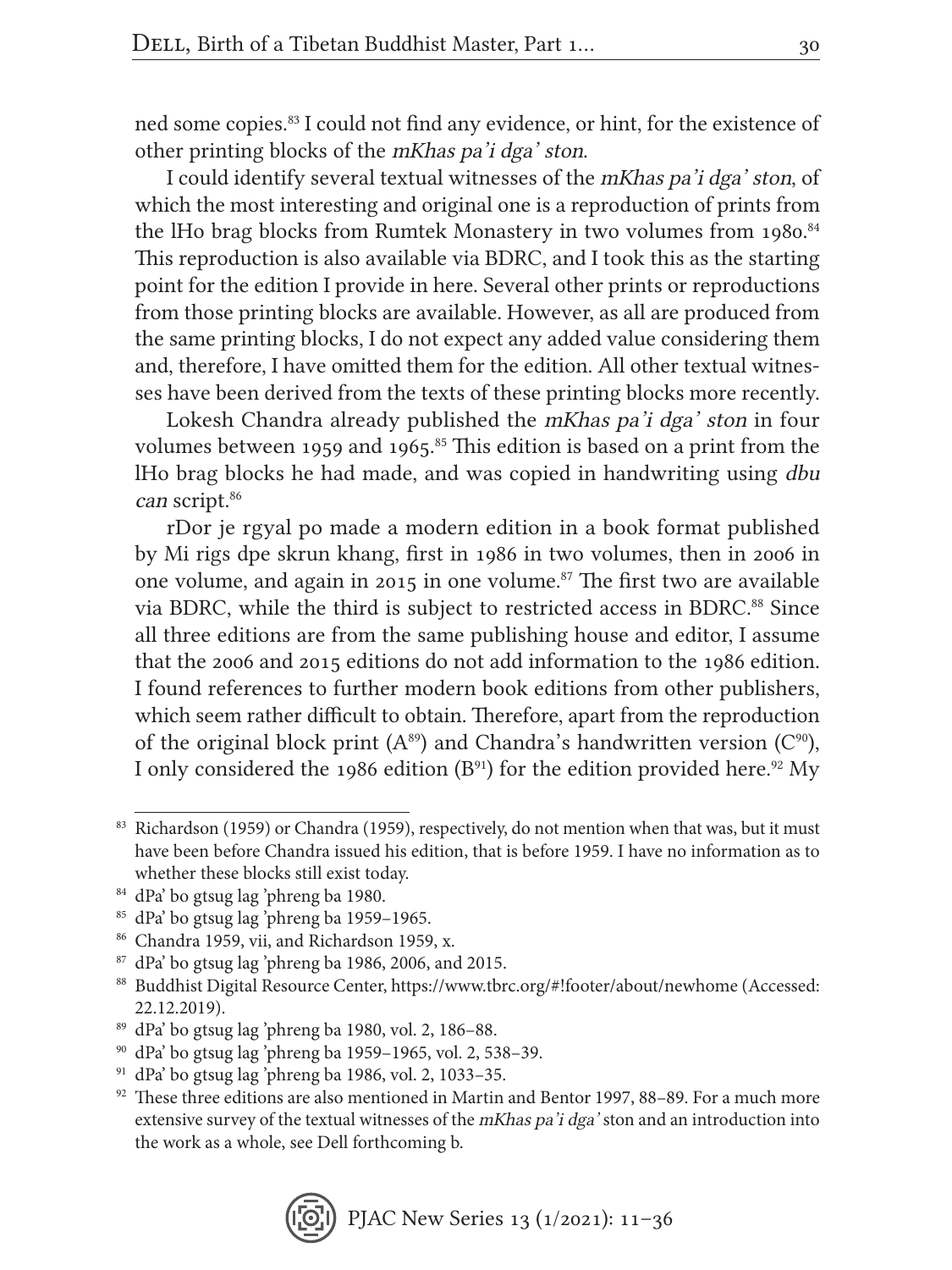impression is that Chandra's version is rather close to the block print reproduction, with only a few rare differences in spelling. However, it was also useful to consider rDo rje rgyal po's edition, since in many places the latter corrects spelling mistakes or non-standard spellings from the original. For instance, texts A and C frequently read gsung where one would expect gsungs. In some cases text B corrects misspellings of text A, in other cases it has new misspellings. If there are differences, I indicate in the apparatus, which variants there are in which text, and for which reading I decided. For instance "gsungs B] gsung A, C" means that I decided to read gsungs according to text B, while texts A and C actually read gsung. In some rare cases I decided to emend the text to a variant that is found in neither of the texts, indicated by "em." for emendatio, e.g. "sha rtsi em.] sha rtsa A, B, C." Generally, there are no significant differences in the section I studied. The guiding theme of the edition is classical Tibetan grammar and orthography. In the edition below, the page numbers of all three texts are indicated in brackets, if a new page starts.

#### 5.2. Edition

(A, vol.2, p.186, l.3; B, vol.2, p.1033, l.20; C, vol.2, p.538, l.4)

mtshur phu 'jam dbyangs chen pos kyang bya lo zla ba bdun pa'i skabs shig<sup>93</sup> ja gral ba mang du yod pa zhig<sup>94</sup> la nga'i rmi lam ltar na da res sprul sku'i yab la dpal grub bya ba zhig yong ba 'dug gsungs $95/$ 

kun mkhyen<sup>96</sup> ban sgar bas kyang mtshur phu nas shar phyogs drang por sprul sku 'byon zhes lung bstan/

 $(B, p.1034)$  sku bltams<sup>97</sup> pa'i yul der dri bzang gi ngad me tog gi char skya ser thams cad la rmi lam khyad par can mang du byung bas ci lta zhig zhes gleng/

de ltar gdul ba<sup>98</sup>'i dus mkhyen zhing sngon lung bstan pa'i yab yum yul dang bcas pa la gzigs te thog mar O rgyan ri khrod bya bar yab sngags spyod kyi grub thob grags pa dpal grub dang yum rang bzhin gyi rnal 'byor ma jo dar bza' lha mo skyid ces bya ba gnyi ga sbas pa'i rnal 'byor dbang phyug



 $93$  shig B] cig A, C.

 $94$  zhig B] cig A, C.

<sup>&</sup>lt;sup>95</sup> gsungs B] gsung A, C.

<sup>96</sup> kun mkhyen A, C] kun mkhyed B.

<sup>97</sup> sku bltams B, C] sku bltam A.

 $98$  ba A, B] pa C.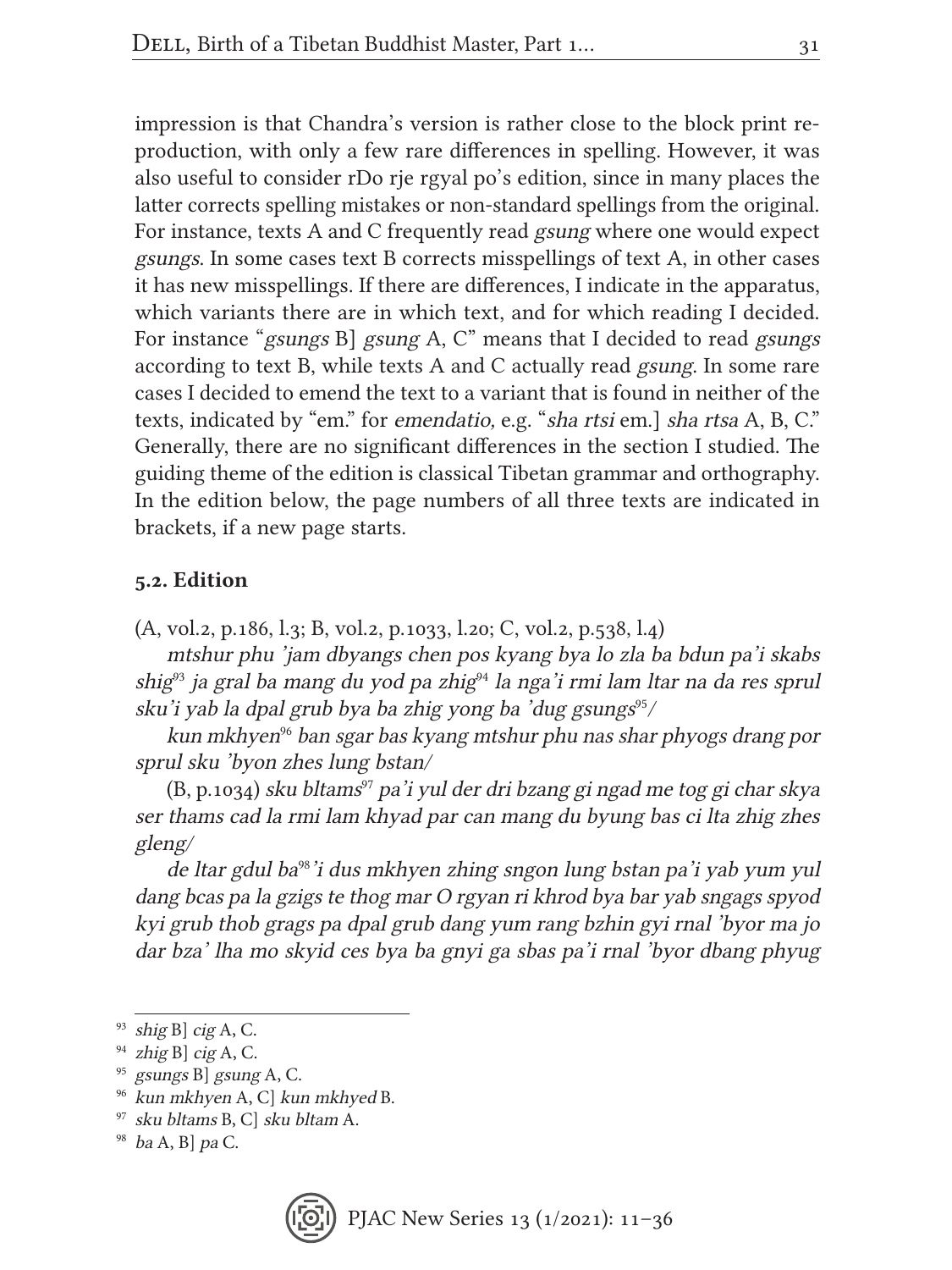tu<sup>99</sup> bzhugs pa na rnal 'byor gyi rgyud ltar sgo drug gi mdzad<sup>100</sup> pas 'gro ba thams cad rnam snang du bkod cing rnal 'byor bla na med pa'i mngon par byang chub pa'i ye shes rnam pa lnga las yum gyi lhums pho brang dag pa rnam snang gi ngo bor rigs thams cad pa'i gzugs sku'i gtso bor bzhengs te skal ldan rnal 'byor gi dbang phyug ri rab kyi rdul snyed smin grol du mdzad la tshu rol mthong ba pa skal ba cung zad dge ba rnams kyi ngor ni yum gyi lhums su zhugs pa dang yum gyi kha dog (A, p. 187) dang spyod tshul sogs kyang sngon las ches 'phags par snang ba zhig go/

/de'i tshe yum gyi sa<sup>101</sup> cung zad g.yo zhing lus 'ja' tshon gyis rtag par 'khor/

/bde drod 'bar 'od gsal rtsol med du<sup>102</sup> zin/

rmi lam du'ang rje mthong ba don ldan dang yang yang mjal/

rgyab ri la brag lha mgon po rang byon 'dug pa khong rang gi dngos grub yin zer ba dang/ ring bsrel<sup>103</sup> gyi rdo rje 'chang gi sku dang gser gyi rdo rje dang shel gyi mchod rten rnyed pa<sup>104</sup> pang<sup>105</sup> khug tu<sup>106</sup> bcug pa dang/

nyi zla mang du shar ba sogs dag snang 'ba' zhig rmis $107/$ 

zla ngo gsum pa'i tshes brgyad la nam mkhar rol mo'i sgra mang po lan gsum du grag/

lhums su 'phrul 'khor lan gsum mdzad pas yum gyi sku g.yos/

zla ngo drug gi nyi shu brgyad la yig drug gsung ba yum gyis gsal por thos/ de phyin dus bzang thams cad la A' li k'a li dang yig drug gsung ba nye 'khor ba kun gyis thos/

yum shing 'thu ba na brdabs phog pas A na na ci byed pa yin (B, p.1035)  $g\text{sum}g^{108}/$ 

yum btung ba 'thung tshe 'khrul 'khor mdzad pas btung ba bo/

bu mo zhig gis zhwa nag byin zhing rdo rje rnal 'byor mas khyod kyi lus la karma pa 'khrung rgyu yod zer thugs ka stong pa'i nang na spyan ras (C, p.539) gzigs zhal gcig phyag bzhi pa sku mdog dkar po zhig<sup>109</sup> 'dug par snang/

 $109$  zhig B] cig A, C.



 $99$  tu B] du A, C.

<sup>100</sup> mdzad B] mdzod A.

 $101$  gyi sa A, B gyis C.

 $102$  du A] tu B, C.

 $103$  ring bsrel B] ring srel A, C.

 $104$  rnyed pa B] brnyed pa A, C.

 $105$  pang em.] pung A, B, bud C.

 $106$  tu B] du A, C.

 $107$  rmis B] rmi A, C.

 $108$  gsungs B] gsung A, C.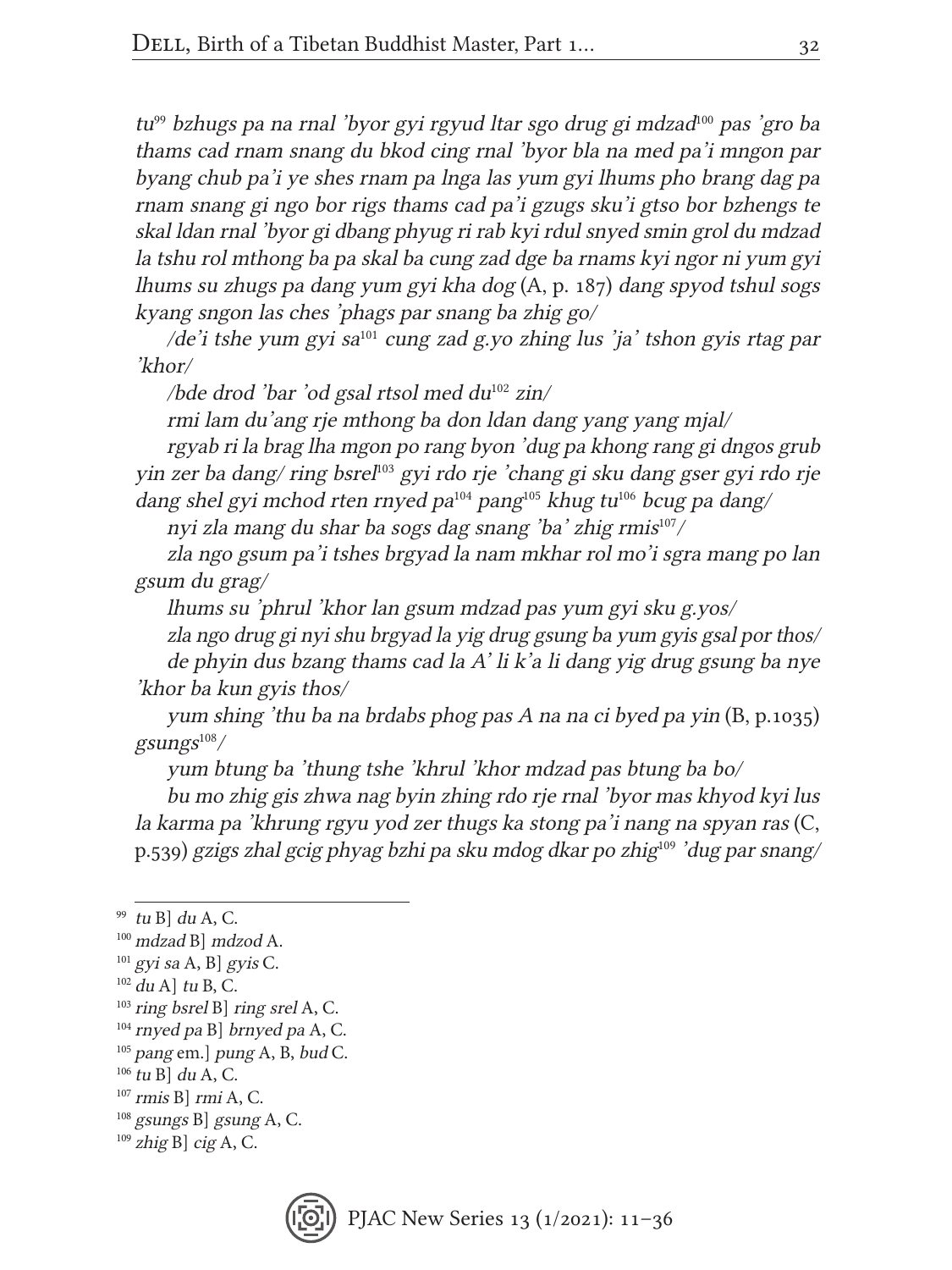phyag g.yas pa'i gung mdzub kyi tshigs gsum rigs gsum mgon por snang ba la spyan ras gzigs shin tu<sup>110</sup> gsal zhing gzhan gnyis cung mi gsal bar gzigs/ de sogs dag pa'i snang ba'i dgnos nyams rmi lam gyi snang ba ni mtha' yas/ mi dkar po zhig $111$  gis dung chen po zhig $112$  'bud cing 'di phyogs thams' cad du<sup>113</sup> grag par 'gyur ro/ khyod 'dir mi<sup>114</sup> 'dug rngod A la na song zhig zer/

yab de sngon lho smad na sgrub pa la bzhugs pa'i tshe rmi lam na bla mas lung bstan te<sup>115</sup> O rgyan ri khrod  $(A, p.188)$  du<sup>116</sup> song zhig 'gro don mtha' yas pa 'byung ngo zhes byung bas de ma thag byon pa na yum la yang lung bstan byung ste der byon tshe dri bzang gi ngad kyis phyogs thams cad khyab/

rmi lam du bu sha rtsi<sup>117</sup> dkar ba zhig 'dug pas chos rje karma pa yin zer ba dang/ dag snang mtha' yas shing<sup>118</sup> dus rtag par rje karma pa dang mi 'bral ba'i snang ba shar/

rngod spyi mdar song zhig par yang yang lung bstan pa byung/

phyis sku bltams<sup>119</sup> pa'i sa der nyi zla zung zhig<sup>120</sup> 'dug pa dang gser sbram rnyed<sup>121</sup> pa sogs gnyi ga la rmis<sup>122</sup> te rngod du<sup>123</sup> byon rmi lam du byung ba'i gnas de spyi mda'i mkhar yin par shes nas der $124$  bzhugs/

#### Bibliography

#### Tibetan literature

dPa' bo gtsug lag 'phreng ba (1504–1564/1566). 1959–1965. Mkhas pahi dgah ston by Dpah- -bo-gtsug-lag 'phreng-ba (4 volumes), Lokesh Chandra (ed.). Śatapiṭaka Series no. 9[4]. New Delhi: International Academy of Indian Culture. BDRC, W1KG24245.

- $111$  zhig B] cig A, C.
- $112$  zhig B] cig A, C.
- $113$  du B] tu A, C.
- $114$  mi 'dug B] ma 'dug A, C.
- $115$  te B] ste A.
- $116$  du B] tu A, C.

- $118$  shing B cing A, C.
- <sup>119</sup> bltams B] bltam A, C.
- $120$  zhig B] cig A, C.
- <sup>121</sup> rnyed B] brnying A, brnyed C.
- $122$  rmis B] brmis A, C.
- $123$  du B] tu A, C.
- $124$  shes nas der A, B] der C.



 $110$  shin tu B, C] shin du A.

<sup>117</sup> sha rtsi em.] sha rtsa A, B, C.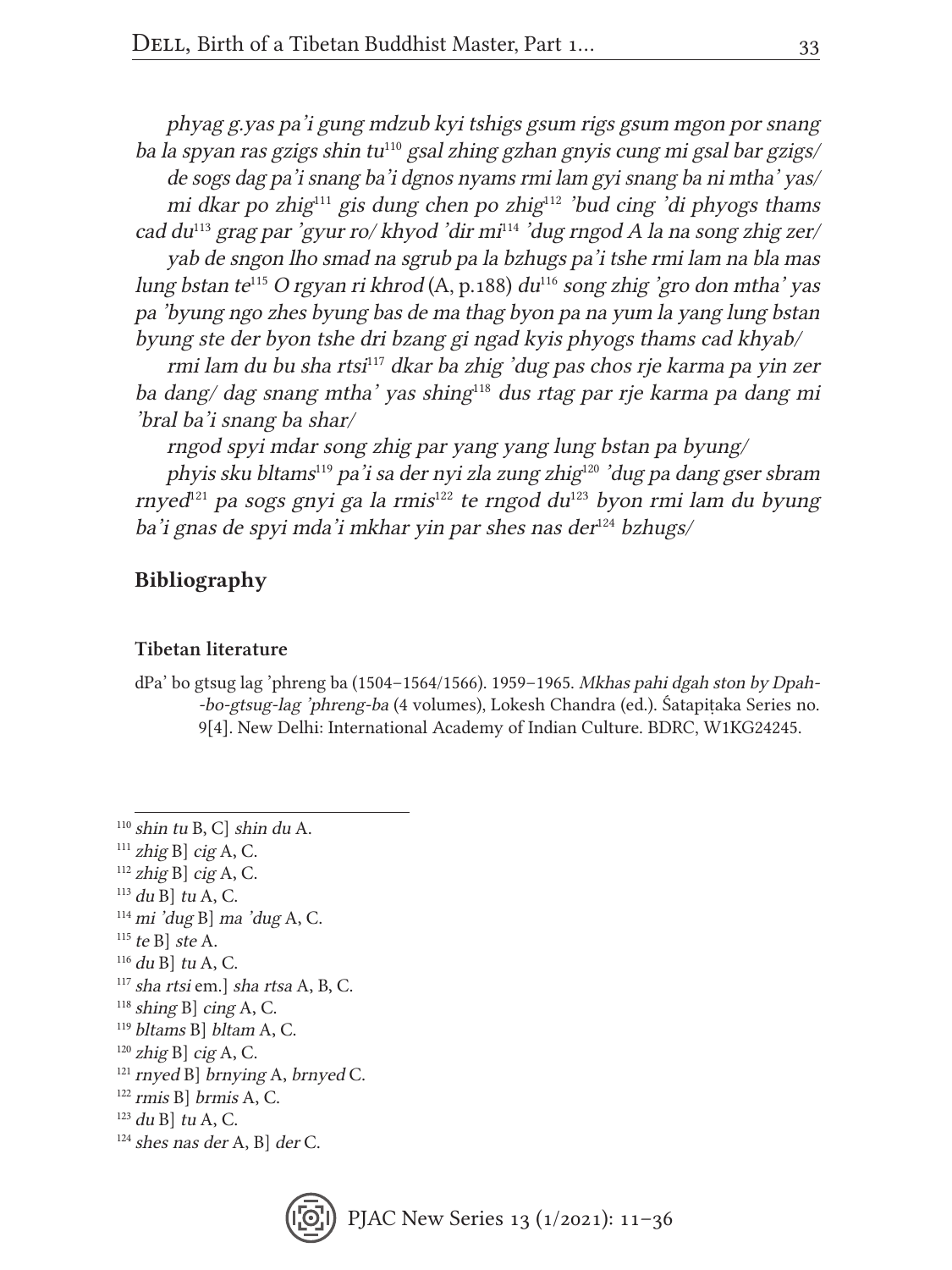- ———. 1980. Chos 'byung mkhas pa'i dga' ston (2 volumes). Reproduced from prints from lHo brag blocks from Rumtek Monastery. Delhi: Delhi Karmapa Chhodhey Gyalwae Sungrab Partun Khang. BDRC, W28792.
- ———. 1986. Chos 'byung mkhas pa'i dga' ston (2 volumes), edited by rDo rje rgyal po. Bejing: Mi rigs dpe skrun khang. BDRC, W7499.
- ———. 2006. Chos 'byung mkhas pa'i dga' ston, edited by rDo rje rgyal po. Bejing: Mi rigs dpe skrun khang. BDRC, W1PD96069.
- ———. 2015. Chos 'byung mkhas pa'i dga' ston, edited by rDo rje rgyal po. Bejing: Mi rigs dpe skrun khang. BDRC, W8LS19006.
- Mar pa lo tsā ba (1002/1012–1097/1100), and dPal 'byor don grub (1427–1489). 1995. rTsa rlung 'phrul 'khor, edited by Thub bstan phun tshogs. Khreng tu'u: Si khron mi rigs dpe skrun khang. BDRC, W26185.
- Yísūn, Zhāng 张怡荪, ed. 1985. Bod rgya tshig mdzod chen mo / Zàng-Hàn dà cídiǎn 藏汉 大辞典 (3 volumes). Beijing: Mi rigs dpe skrun khang.

#### Western literature

- Barron, Richard. 2003. The Autobiography of Jamgön Kongtrul, A Gem of Many Colors. Ithaca–Boulder: Snow Lion.
- Beer, Robert. 1999. The Encyclopedia of Tibetan Symbols and Motifs. Boston: Shambala.
- ———. 2003. The Handbook of Tibetan Buddhist Symbols. Chicago–London: Serindia.
- Buddhist Digital Resource Center (BDRC). Accessed December 22, 2019 to February 5, 2020.
- Chandra, Lokesh. 1959. "Preface." In Mkhas pahi dgah ston by Dpah-bo-gtsug-lag 'phreng-ba (4 volumes), vol. 1, edited by Lokesh Chandra, vii–viii. New Delhi: International Academy of Indian Culture (Śatapitaka Series, 9[4]).
- Chaoul, M. Alejandro. 2007. "Trulkhor: The Magical Movement of Tibet." Shambala Sun (March): 70–71. Accessed July 25, 2015. http://www.kahunavalley.org/shambhalasun- -mar07.posturesmovements.pdf.
- Choegyal Gyamtso Tulku. 2000. "Foreword." In The Divine Madman, The Sublime Life and Songs of Drukpa Kunley. Translated by Keith Dowman, Sonam Paljor, 21–23. Varanasi–Kathmandu: Pilgrims Publishing.
- Delehaye, Hippolyte. 1962. The Legends of the Saints. New York: Fordham University Press.
- Dell, Dominik. 2020. "Tibetan Buddhist Masters between Two Lives: A Closer Look at the Genre of Bar do'i rnam thar Using the Example of the Seventh Karma pa, Chos grags rgya mtsho (1454–1506)." Polish Journal of the Arts and Culture, n.s., 11, no 1: 41–63.
- ———. 2021. "Birthplace of the Seventh Karma pa, Chos grags rgya mtsho (1454–1506): Description Draws from Tibetan Geomancy and Pilgrimage Guidebooks." Revue d'Etudes Tibétaines 58 (April): 81–102.
- ———. Forthcoming a. "Birth of a Tibetan Buddhist Master, Part 2: Auspicious Signs and Events at the Birth of the Seventh Karma pa, Chos grags rgya mtsho (1454–1506)." Polish Journal of the Arts and Culture, n.s., 13, no 2.
- --- Forthcoming b. "'Feast of the Wise': Author, Structure and Textual Witnesses of the 16<sup>th</sup> Century Religio-Historical Work Chos 'byung mkhas pa'i dga' ston by the Second dPa bo, gTsug lag phreng ba (1504–1566)." Revue d'Etudes Tibétaines (October 2021).

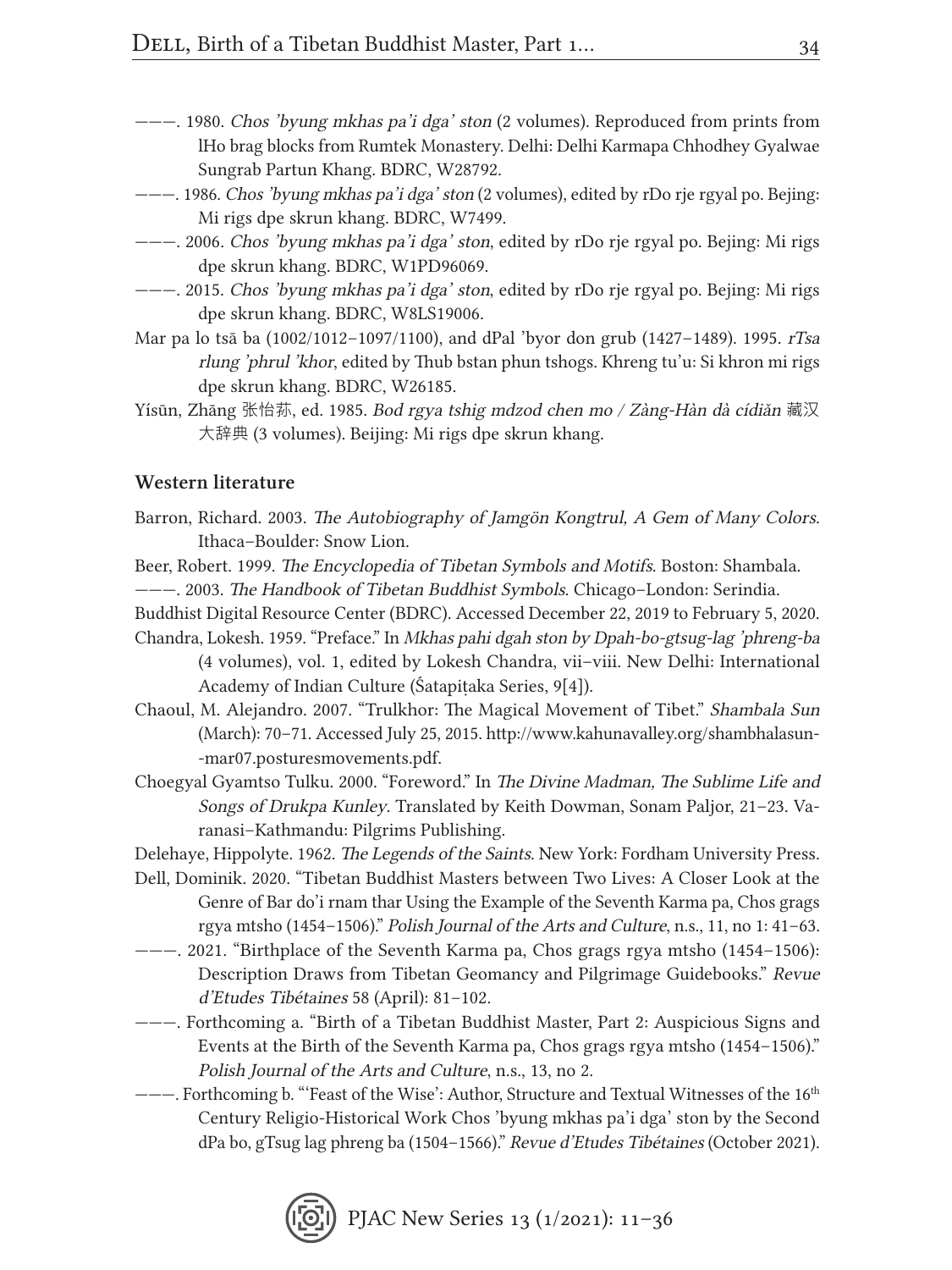- Dharmachakra Translation Committee. 2013. The Play in Full, Lalitavistara. 84000: Translating the Words of the Buddha. Accessed July 21, 2020. https://read.84000.co/translation/ toh95.html.
- Duff, Tony. 2009. The Illuminator Tibetan-English Encyclopedic Dictionary (5.17 ed.). Kathmandu: Padma Karpo Translation Committee.
- Evans-Wentz, Walter Yeeling, ed. 1969. Tibet's Great Yogi Milarepa: A Biography from the Tibetan. Oxford: Oxford University Press.
- Gardner, Alexander. 2011. Jampel Zangpo. Treasury of Lives. Accessed February 2, 2020. https://treasuryoflives.org/biographies/view/Jampel-Zangpo/7130.
- Goldstein, Melvyn C., T.N. Shelling, and J.T. Surkhang, eds. 2001. The New Tibetan-English Dictionary of Modern Tibetan. Berkeley (Los Angeles): University of California Press.
- Gyatso, Janet. 1981. "The Literary Transmission of the Traditions of Thang-stong rgyal-po: A Study of Visionary Buddhism in Tibet." PhD dissertation, University of California, Berkely.
- Jamgön Kongtrul Lodrö Thayé. 2003. The Autobiography of Jamgön Kongtrul, A Gem of Many Colors. Translated and edited by Richard Barron. Ithaca–Boulder: Snow Lion.
- Jäschke, Heinrich August. 1881. A Tibetan-English Dictionary: With Special Reference to the Prevailing Dialects; To Which Is Added an English-Tibetan Vocabulary. Reprint. Delhi: Motilal Barnasidass Publisher, 1998. First published in London.
- Khenpo Ngawang Pelzang. 2004. A Guide to the Words of My Perfect Teacher. Boston: Shambhala.
- Khenpo Tsewang Dongyal. 2008. The Life and Legacy of H.H. Dudjom Rinpoche. Ithaca: Snow Lion.
- Kieschnik, John. 2004. "Miracles." In Encyclopedia of Buddhism, edited by Robert E. Buswell, vol. 1, a–l, 541–44. New York: Macmillan.
- Lipman, Kennard. 1987. "The Dynamic Yoga of Tibet: Combining Asanas, Breathing Exercises, and Flowing Movements, Yantra Yoga Aims to Return Us to Our 'Natural State.'" Yoga Journal 74 (May): 46–49.
- Martin, Dan, and Yael Bentor. 1997. Tibetan Histories: A Bibliography of Tibetan-language Historical Works. London: Serindia Publications.
- Nebesky-Wojkowitz, René de. 1996. Oracles and Demons of Tibet—The Cult and Iconography of the Tibetan Protective Deities. Reprint. Delhi: Book Faith India. First published in 1956.
- Oxford Dictionaries. "Hagiography." Accessed January 15, 2020. https://www.lexico.com/ definition/hagiography.
- Ray, Reginald A. 1980. "Introduction." In The History of the Sixteen Karmapas of Tibet by Karma Thinley, 1–20. Boulder: Prajña Press.
- Rheingans, Jim. 2010. "Narratives of Reincarnation, Politics of Power, and the Emergence of a Scholar: The Very Early Years of Mikyo Dorje." In Lives Lived, Lives Imagined— Biography in the Buddhist Tradition, edited by Linda Covill, Ulrike Roesler, and Sarah Shaw, 241–98. Boston: Wisdom Publications.
- ———. 2014. "Narratology in Buddhist Studies: Dialogues about Meditation in a Tibetan Hagiography." In Narrative Pattern and Genre in Hagiographic Life Writing: Comparative Perspectives from Asia to Europe, edited by Stephan Conermann, and Jim Rheingans, 69–112. Berlin: EB-Verlag.